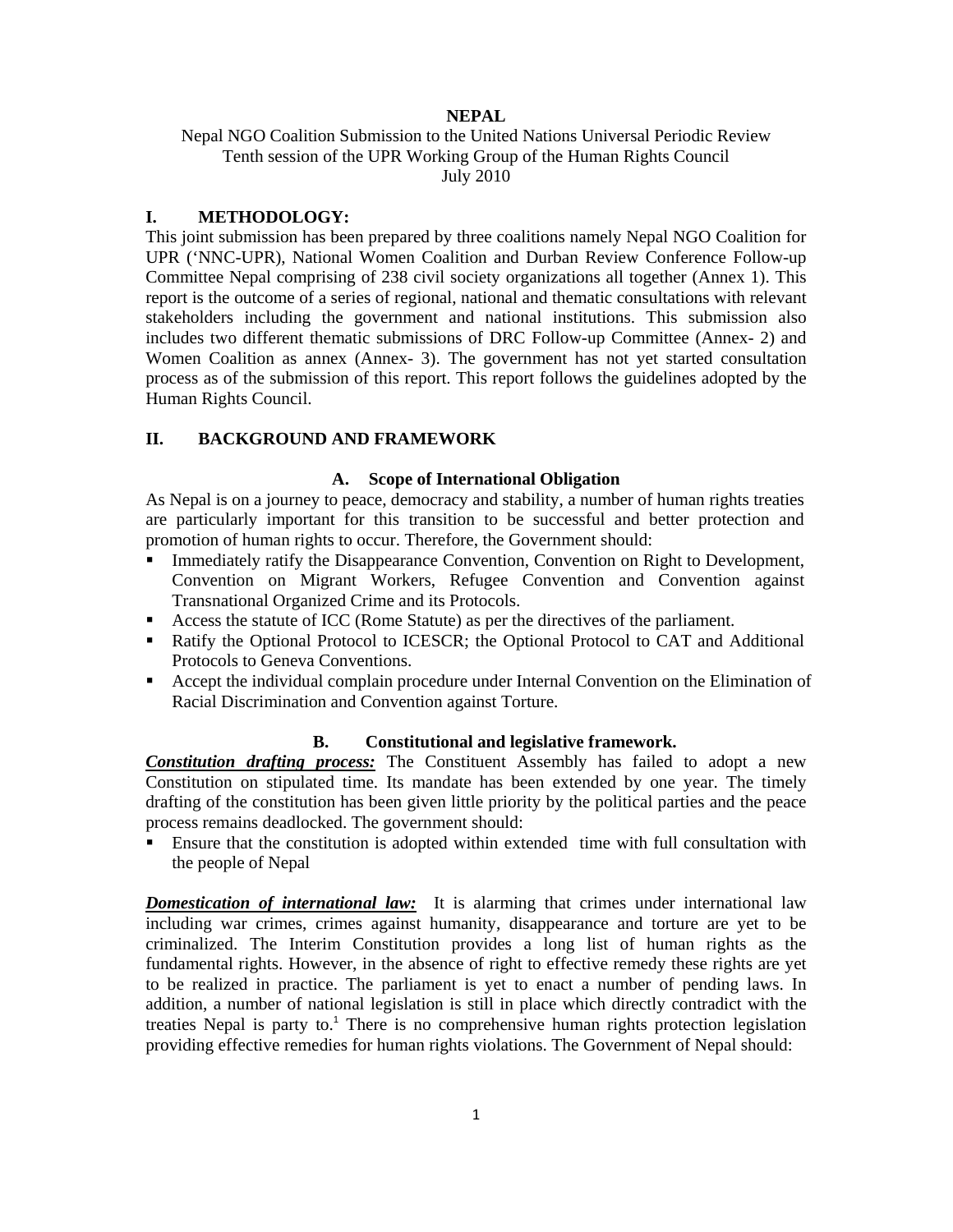- Fully incorporate international law obligation into Nepali law through the adoption of a Human Rights Act and amend national legislation that contradict with the treaties that Nepal is party to.
- Take all necessary measures to ensure that war crimes, crimes against humanity, genocide, and other international crimes such as disappearance, torture, extrajudicial killing and violence against women, recruitments of children are crimes under domestic law and that the Constitution guarantees the right to effective remedy.

#### **C. Institutional and Human Rights Infrastructure**

Despite the establishment of National Human Rights Commission (NHRC) National Women's Commission and National Dalit Commission, the government has failed to implement the recommendations of these commissions. Neither the budgetary and human resource support is sufficient. The government should:

 Take all possible measures to ensure the independence and autonomy of the all National Human Rights Institutions (NHRIs) are guaranteed by the constitution and legislation, and strengthen their capacity and performance by allocating adequate resources and continue to consider implementing the recommendation made by the NHRIs.

## **III. PROMOTION AND PROTECTION OF HUMAN RIGHTS ON THE GROUND**

#### **1. Equality and non- discrimination**

There is widespread discrimination against Dalits, Women, Madhesi, indigenous peoples, persons with disabilities, Muslim and other religious minorities, sexual and gender minorities and other marginalized groups. Grounds for discrimination include caste, ethnicity, gender, and, geographic region. Further these groups continue to be severely underrepresented in most of the public sector including decision making bodies, civil service, judiciary, law enforcement agencies, and local authorities.

#### **A. Rights of Dalit Community**

Dalits are the *de facto* 'untouchables' of contemporary Nepal. They are frequently denied access to public places and the right to drink water from public wells. They are the victims of violence to prevent participation in inter-caste marriage and endure an estimated 205 forms of discriminatory practice in their daily lives.<sup>2</sup> Dalits refers to a group of people who are religiously, culturally, socially, economically and historically oppressed, excluded and treated as untouchables and they belong to different geographical region, religion, language, culture and castes.<sup>3</sup> The government has significantly failed to take necessary measures to eliminate caste-based discrimination and untouchability by enacting a special law. Still, there are many discriminatory provisions existed in different laws of the country incompatible with international human rights instruments. The study carried out by National Dalits Commission has revealed that there more than 23 discriminatory provisions.<sup>4</sup> In addition to this, the government has made little effort to implement the recommendation of UN mechanism, in particular proportional representation in the Government, legislative bodies and the judiciary.<sup>5</sup> Similarly there has not been made adequate effort by the government to ensure the participation of the Dalit community at the decision-making bodies at all levels<sup>6</sup>, neither the issue of ex-*Haliyas(a type of bounded labour)* form Dalits community<sup>7</sup> are well addressed. Despite of the recommendation of UN mechanism<sup>8</sup> the government has not made National Dalits Commission as a statutory body. The government should: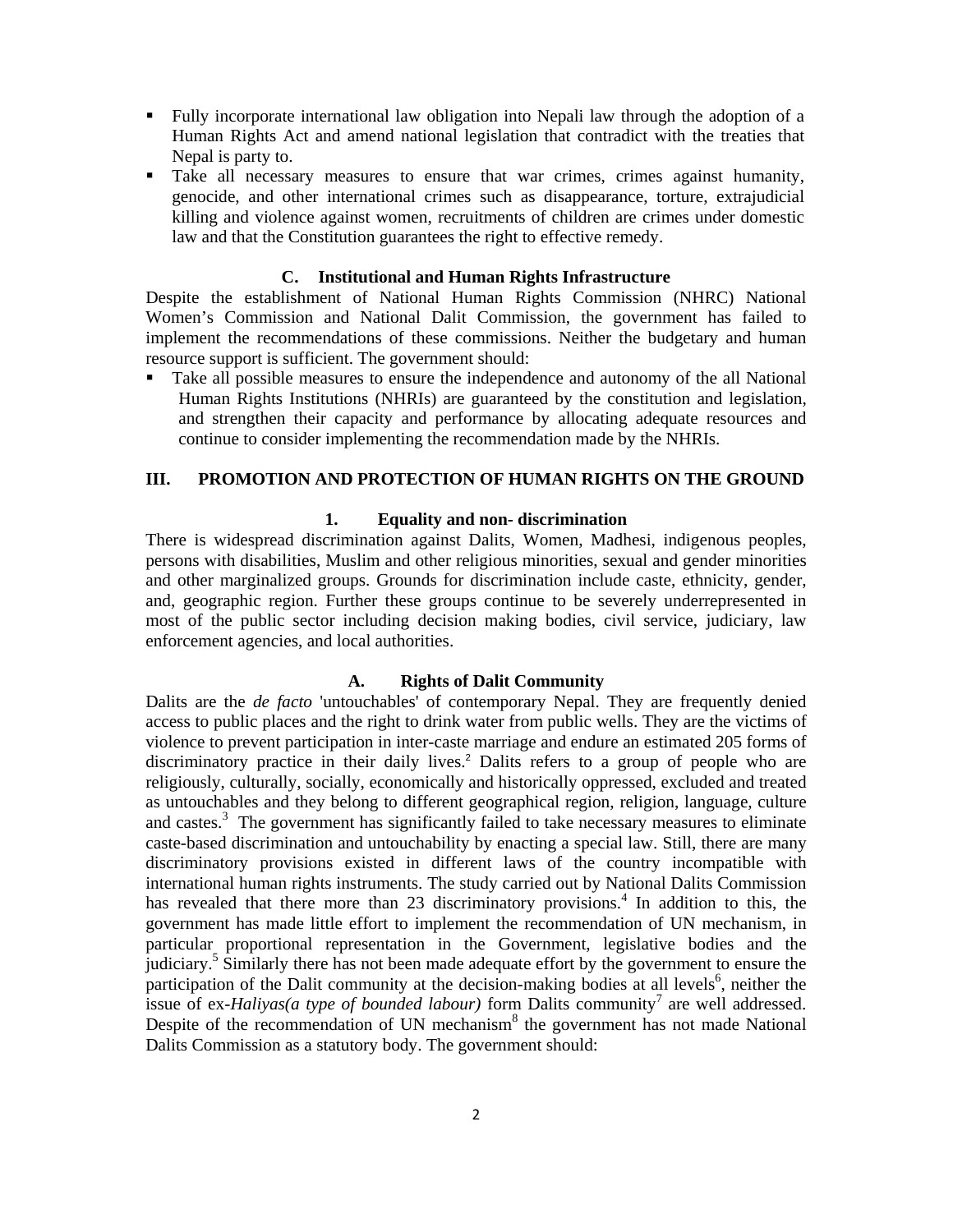- Immediately enact a separate law to eliminate the caste-based discrimination and untouchability practices to make provision both for prosecuting the culprits and compensating the victims.
- Ensure 'proportional representation' with compensation of Dalit including Dalit Women in the public sector.
- Repel all discriminatory laws, regulations, rules, directives, policies and programs based on caste, occupation/work and descent.
- Adopt the administrative, legal and institutional measures for effective implementation of all international and national obligations, policies, programs, and agreements with Dalits.
- Address the issue of ex-Haliyas and the arrangement policy, laws and programs to ensure suitable areas of land which will provide an adequate standard of living.
- Arrange policy, laws and programs to provide adequate areas of land for all landless Dalits family, prerogative rights for their indigenous knowledge and occupation and ensure the equal benefit sharing of natural resources.

## **B. Rights of Sexual and Gender Minority**

Sexual and gender minorities in Nepal are being discriminated on the basis of sexual orientation and gender identity. They are denied citizenship and marriage, not recognising their real and exact identity, rejecting to access to usual socio-cultural affairs, daily ritualistic activities and public services. The government has made no effort to implement the directive of the Supreme Court which requires formation of a task force to study the problem and enact an appropriate legislation with regard to the right of sexual and gender minorities.<sup>9</sup> According to research<sup>10</sup> there are 280 unfriendly legal provisions in existence against sexual and gender minority members in Nepal. The government should:

- **Ensure citizenship rights with identity of LGBTI.**
- Ensure LGBTI's right to participate in socio-cultural activities including right to marry according to their choice.
- Ensure that sexual orientation and gender diversity are included as grounds for protection in the new constitution and in legislation.
- Amend all discriminatory and LGBTI unfriendly laws and legal provisions and adopt affirmative action to ensure proportional participation in public sector.

## **C. Rights of the Muslim community**

*Non-recognition and exclusion:* The state has failed to recognize Muslims as a religious minority because of the state's tendency to define Muslims as *Islamists* rather than as a community.<sup>11</sup> As a result, Muslim people have been excluded from the public sector and they continuously suffer from various form of discrimination with regard to participation and economic, social and cultural rights.<sup>12</sup> The government should:

- Recognize the existence of the Muslim people as a community and ensure concrete and active efforts are made to promote the participation of Muslims in the public sector.
- Intensify existing efforts to protect religious freedom. Establish a Muslim Commission to monitor the implementation of programs to protect and promote the full enjoyment of their human rights.

*Right to education:* Only a few *Madarsa* schools are recognized as formal education institutions and these are only up to Primary Level. This has affected mostly Muslim girls, who generally do not attend other public school and only go to *Madarsa* for their basic education. The government should: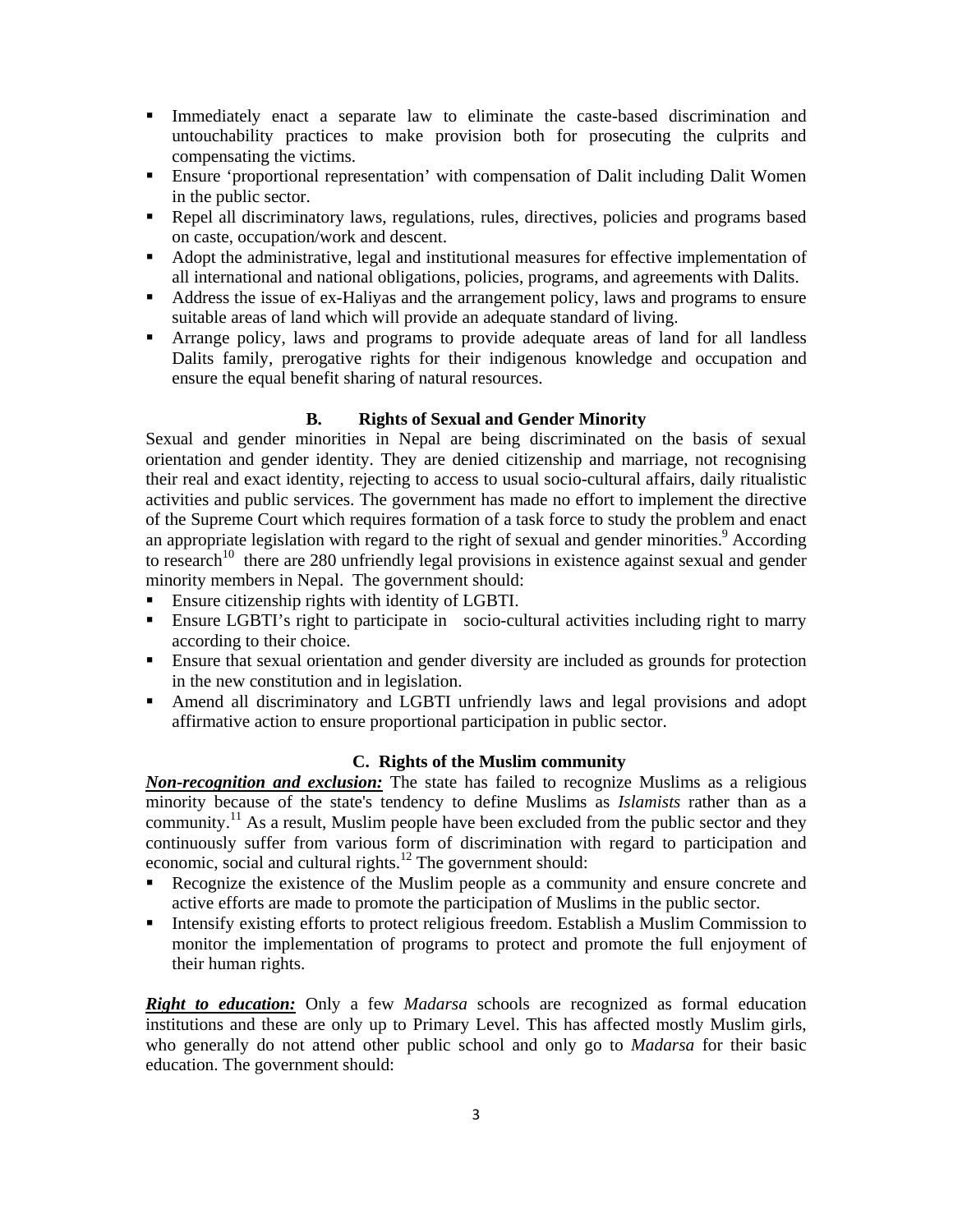Adopt measures to recognize Madarsa as per the international human rights standards education as accepted formal educational institutions up to higher level.

# **D. Rights of Terai-Madhesi People**

The Madhesi community is discriminated on the basis of color, region, language and sociocultural identity.13 This community comprises multi-ethnic, multi-castes, multi-lingual and multi-cultural diversity. Despite, the principle of proportionate representation in all decisionmaking bodies and at all levels of state structure, the representation of Madhesi people is still very low. The equal right to development is also being violated due to unequal budget allocation for Terai-Madhes. The government should:

- Eliminate the discrimination based on color, region, religion, language and cultural identity by adopting a special legislation.
- Investigate the allegation of the extra judicial killing and torture in Terai-Madhes. Ensure that the national budget allocation is based on the proportional distribution.
- Ensure 'proportionate representation' in all level of public sector.

## **2. Right to life, liberty, and security of the persons**

*Impunity and transitional justice:* The decade long armed conflict has witnessed serious human rights violation and breach of international humanitarian law. Victims of crime against humanity, war crime, extrajudicial killing, disappearance, kidnapping, torture, rape and sexual violence and human rights violation are still waiting for truth, justice and reparation. While impunity continues, state is not willing to carry out prompt and independent investigation in relation to ongoing violation.<sup>14</sup>

*Unwilling to prosecute past human rights abuses:* Prosecution of past human rights abuses, along with other transitional justice approaches (truth, reparation and institutional reform) has been included in the CPA. However, there is no political will to bring perpetrators to justice. The unwillingness of the government security agencies and the UCPN (Maoist) to allow prosecutions of those responsible for past abuses has been closely observed by the national and international monitoring bodies.<sup>15</sup>

*Delay in adoption of transitional justice legislation/ mechanisms:* Nepal has made slow progress to adopt transitional justice legislations as agreed in the CPA. The proposed bills on TRC and Disappearance are not fully in line with international standards and best practices.

*Non-investigation of complaints (FIR) and Non- cooperation with the criminal justice*  **system:** Despite several orders<sup>16</sup> from courts, the police continue to refuse to investigate cases of human rights violations even if an FIR has been registered as per the order of a court or other concerned authority. The military, police and UCPN (Maoist) have refused to cooperate with the criminal justice system by not surrendering the alleged perpetrators to the court and police.17

*Non- cooperation with the criminal justice system:* The military, police and UCPN (Maoist) have refused to cooperate with the criminal justice system by not surrendering the alleged perpetrators to the court and police.<sup>18</sup>

Lack of vetting approach to reform institution: Despite the provisions of the CPA and constitution to reform the institution, the transitional justice approach adopted in the Nepali peace process has not included a vetting process. This poses a threat to the peace process and victim's right to truth justice and reparation. The government should:

 Urgently enact the legislations promised by the CPA to establish Truth Commission and Commission on Disappearance and ensure the enabling legislation complies with the international standards.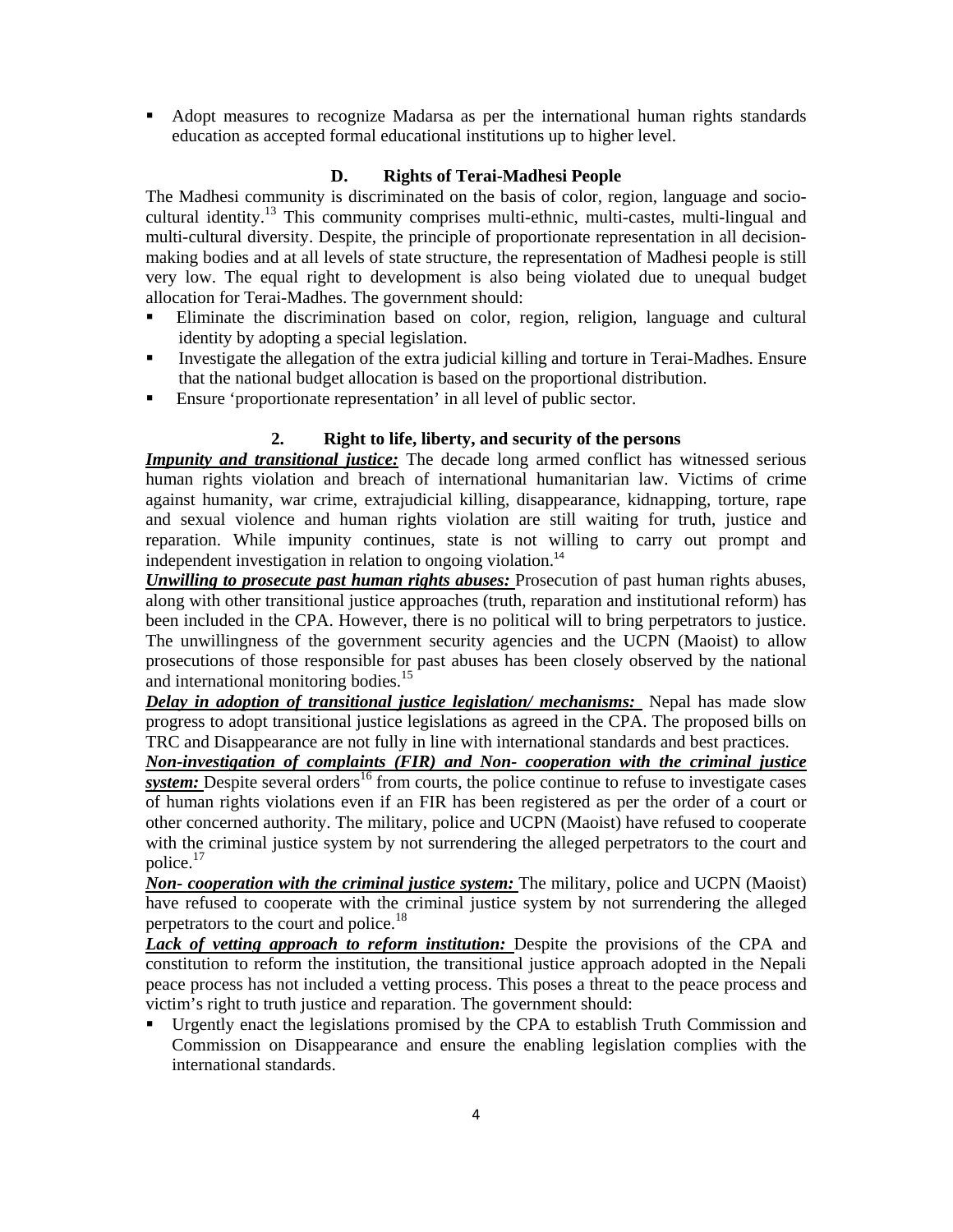- Ensure independent and prompt investigation of the cases of human rights violation and serious crime committed during the period armed conflict, also addressing the 35 days time limitation to prosecute rape cases.
- Secure the independency of judiciary by taking urgent action to implement court orders.
- Immediately provide reparation to the victim and introduce comprehensive institutional reform programme to prevent reoccurrence of such crimes.

*Systematic practice of torture:* Nepal's legal system does not criminalize torture and there is no provision of effective redress to victims. Torture is still systematically practiced by the police during criminal investigation. This puts additional hurdles and threats to women and women are subjected to torture at their home, workplace, public transportation and anywhere. The government should:

- Put legislation in place to criminalize torture and to provide reparation to the victim
- Ensure that complaints of torture are impartially investigated
- Take all possible efforts to eliminate any form of torture as required by CAT

*Rule of law and public security*: Nepal continues to experience serious challenges to law and order. Major causes for this is the government's failure to maintain law and order because of the emergence of armed groups and splinter groups of various political parties, political instability, cross-border criminality, establishment and violent activities of youth wings of political parties, and inadequate human and logistic resources to the security agencies and so on.19 The government should:

 Take all necessary measures to strengthen the law enforcement agencies, particularly the Nepal Police with adequate resources and training as well as accountability mechanisms, adopt new laws that can address organized crimes, establish accountability of state mechanisms

*Rights of Persons deprived with their Liberty:* There is an alarmingly low level of access to lawyers for prisoners in Nepal.<sup>20</sup> Accused and convicted person, young and elderly people, children and all type of prisoners are not separated. The government has paid little attention in the improvement of prisons hence the existing prison system does not comply with international standards. Prisons are overcrowded, where basic facilities such as bed, space, sanitation, water and lights are not adequate. The government should:

- Comply with international obligation on conditions of detention, including basic facilities to prisoners.
- Take necessary measure to ensure detained persons below 18 years are always separated from adults and ensure that deprivation of liberty of children in conflict with the law is in any case only used as a very last resort and for the shortest, appropriate time and in appropriate conditions

*Freedom of expression, freedom of association, and peaceful assembly:* Despite the Constitutional provision on press freedom, journalists have been facing serious problems while performing their job. This includes intimidation, threats, physical harm which encourages self-censorship. Freedom of association and peaceful assembly has been denied to Tibetan refugees because of the Nepalese government's One China policy. The government should:

 Take immediate actions to ensure full freedom of expression, association and peaceful assembly, to intensify its efforts to ensure the full and unhindered exercise of the freedom of expression.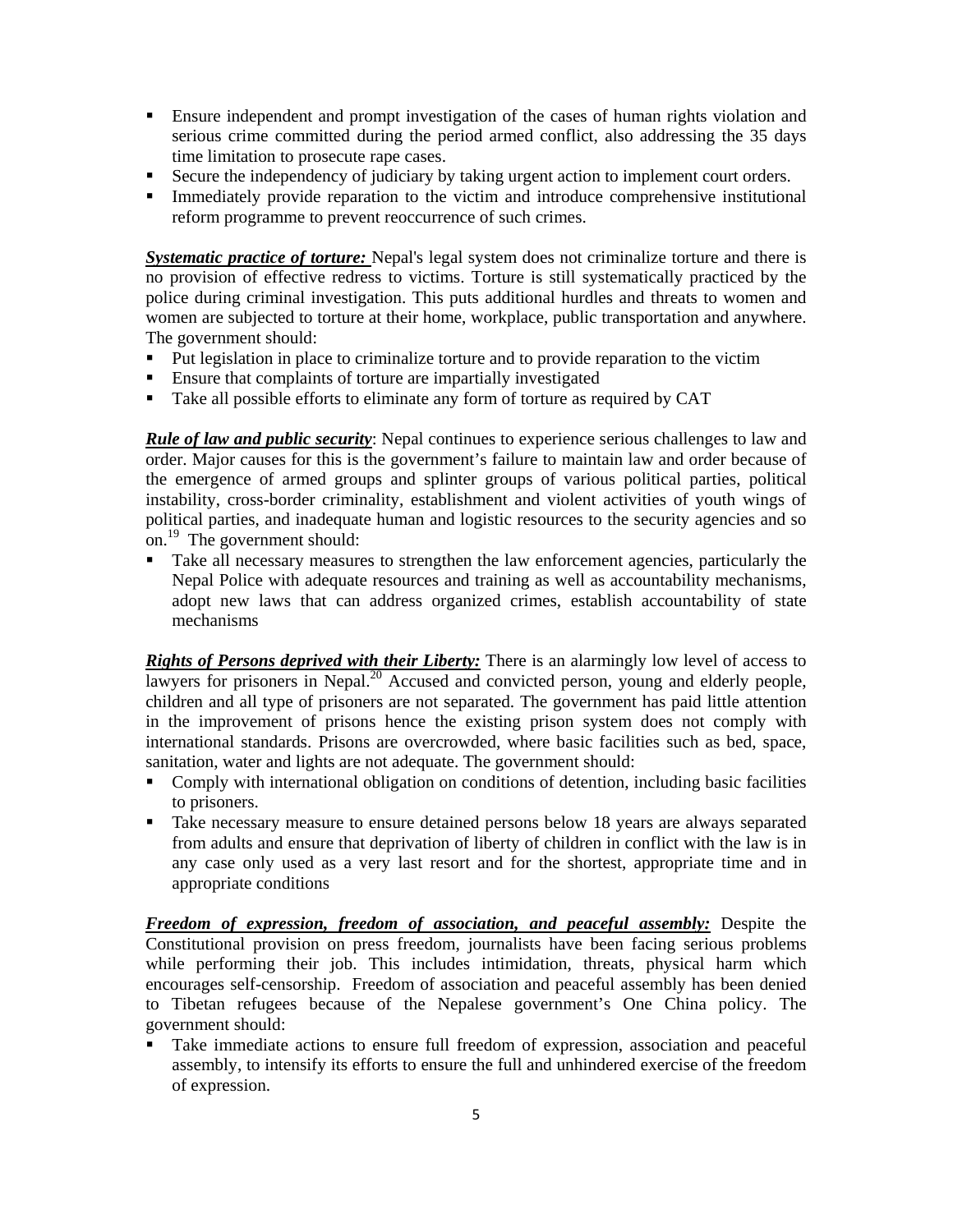To take necessary measures to systemically investigate the intimidation, threat, physical harm, aggression against journalist

*Human rights defenders:* Human rights defenders continue to be frequently targeted in postconflict Nepal. Journalists and teachers, lawyers and Women's Human Rights Defenders (WHRDs) have been the most vulnerable.<sup>21</sup> Human rights defenders who work in challenging impunity by taking up individual cases, raised concerns about the torture in detention and raise the issues of rights of the detainees and women face significant threats and intimidation from both the police and members of the community. The government should:

 Take all possible measures to fully ensure that all assault, attack, threat, intimidation against human rights defenders are prevented and if such incidents nevertheless happen, ensure that these are properly investigated, and perpetuators are brought to justice in accordance with EU Guidelines and Supreme Court Directives on Women Human Rights Defenders.

## **3. Economic Social and Cultural Rights**

**Right to Food:** The effective enjoyment of the right to food remains a serious problem in Nepal. Natural calamities drought, landslides and floods, contributed to a significant decline in local food production in both 2008 and 2009, resulting in severe food shortages in several hill and mountain districts.<sup>22</sup> Due to lack of just, faire and reasonable food distribution, food shortage has been one of the major violations of the right to food.<sup>23</sup> The government should:

- Adopt and implement strong development framework with affirmative policies and implementation commitments for food security, food right and food sovereignty to the marginalized population.
- Fulfill its human rights and constitutional obligation by allocating maximum resources to ensure the right to food.

**Right to Land:** Access to land is fundamental to numerous underlying rights, including the right to food, housing, water, tenancy security, and political participation. Despite obtaining consent several years ago from political parties and forest users groups to live there, the forest department continues to forcibly evict and destroy the homes of landless people.<sup>24</sup> Women living without land ownership are affected more by this. The government has failed to pass any law to protect tenancy rights for landless people. The government should:

- Enact tenancy law to protect tenancy rights of landless people and ensure adequate budget allocation to provide rehabilitation to landless people.
- Ensure that genuine land reform policy and programs are in place.

*Right to Health***: T**he government has made little progress with regard to ensuring right to health in Nepal. During the months of May through August 2009, over 400 people died of cholera or diarrhea-related deaths in the Mid- and Far-West of Nepal.<sup>25</sup> The Government has failed to bring a new plan and programs on Health Insurance and Health Social Security Services for all. The government should:

 Ensure that the resource allocation to the health service is proportionally distributed preparing a comprehensive plan to response diarrhea/cholera and epidemic.

 Recognize the special needs of marginalized groups such as women, children, Dalits, differently able persons, LGBTI and ensure that the general health service is improved and make accessible to everyone.

*Rights to Education:* Nepal is yet to ensure the right to education for everyone. The free education scheme has failed to attract the common people as there is no easy access to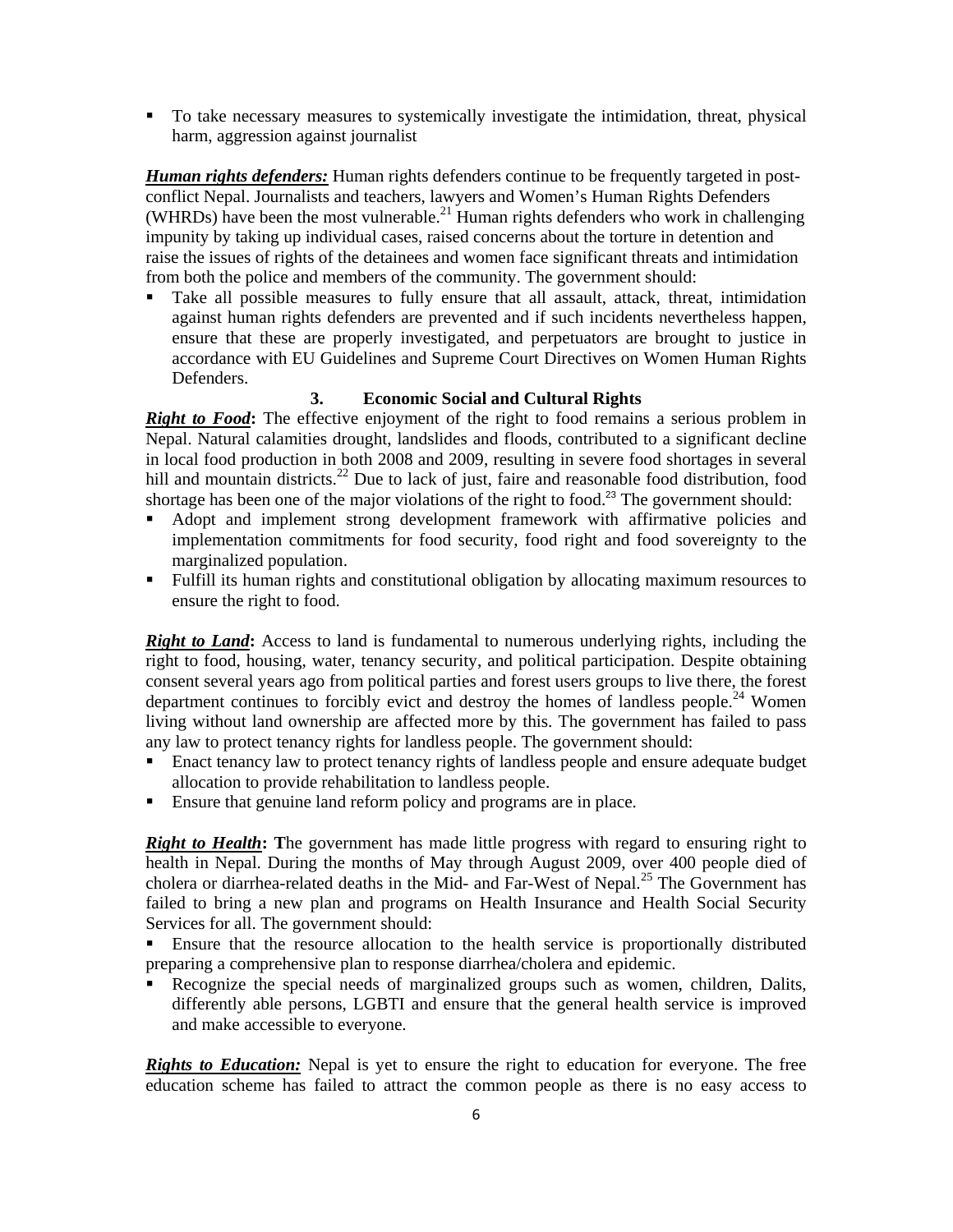schools in rural areas and the scheme only covers school fees and not other costs such as books, stationary, uniform and food. There is no compulsory education plan as required by the article 26 of the UDHR. Access to technical and professional education is beyond the reach of poor and marginalized people. The government should:

- Continue its efforts to strengthen the free education scheme, adopt measures to realize compulsory education at elementary and fundamental stage.
- Take further measure to improve the accessibility in particular for girls, right to education of all children to eliminating, the prevailing disparity between girls and boys, as well and between urban and rural area.

#### **4. Rights of indigenous peoples**

*Implementation status of International Labour Organization Convention No.169 and United Nations Declaration on the Rights of Indigenous Peoples (UNDRIP):* Nepal has yet to implement the international standards applicable to indigenous peoples, as set out in the UNDRIP and Convention No. 169 and indigenous peoples rights to self determination.<sup>26</sup> The government needs to meet its obligations to indigenous peoples in line with observations and recommendations made by the Special Rapporteur.<sup>27</sup> The government should:

- Urgently implement Convention No.169 and the UNDRIP and change existing laws and policies to give due recognition to the indigenous peoples' traditions, customs and land tenure systems in line with standards set forth in the Convention No.169 and UNDRIP.
- Consider the implementation of the recommendations of the Special Rapporteur and the concluding observations of CERD Committee with urgency and priority.

*Right to language, culture and religion:* The government has recognized 59 groups of indigenous peoples officially but many other indigenous groups are still left out from the official schedule. The Constitution recognizes only Nepali language as the official language that has created obstacles to accessing education, government services and information.<sup>28</sup> Many other languages including indigenous languages are under threat.<sup>29</sup> According to Quadrupeds of the Country Code 1963, cow slaughter is an offence punishable by up to 12 years of imprisonment. But, some indigenous peoples and others practice the ritual sacrificing of bullocks in traditional rites.<sup>30</sup> The government should:

- Recognize all languages including indigenous languages for use in state affairs alongside Nepali and adopt a policy of multi-lingual Education.<sup>3</sup>
- Ensure the rights of indigenous peoples to maintain and develop their language, distinct cultures and religions.

*Right to land and natural resources*: As a result of numerous discriminatory laws and practices<sup>32</sup>, indigenous peoples are historically deprived of land and natural resources. The dominant groups have expropriated land, habitats, water and other natural resources<sup>33</sup> that were once communally owned known as *Kipat*<sup>34</sup> by the indigenous peoples. The most important characteristic of this form of land tenure is the inalienability of the land: as Kipat land was tied to the social group, it could not, given its nature, be sold to immigrants (Remgmi, 1978) According to the Land Evictions of the Country Code (1963), *Kipat* which lacks official documents, is equivalent to *Raikar*<sup>35</sup> lands on which taxes can be levied. This has led to the loss of indigenous based communal ownership i.e. transforming *Kipat* land into *Raikar* which can be used, transferred, and disposed of by anyone. Development projects, Leasehold and community forest<sup>36</sup>, National Parks<sup>37</sup>, and Hydro-projects<sup>38</sup> have displaced many indigenous peoples from their ancestral lands and territories thereby denying those people their rights to consultation, participation, benefit-sharing and natural resources<sup>39</sup> as recommended by the ESCR Committee.<sup>40</sup> Indigenous knowledge is not protected through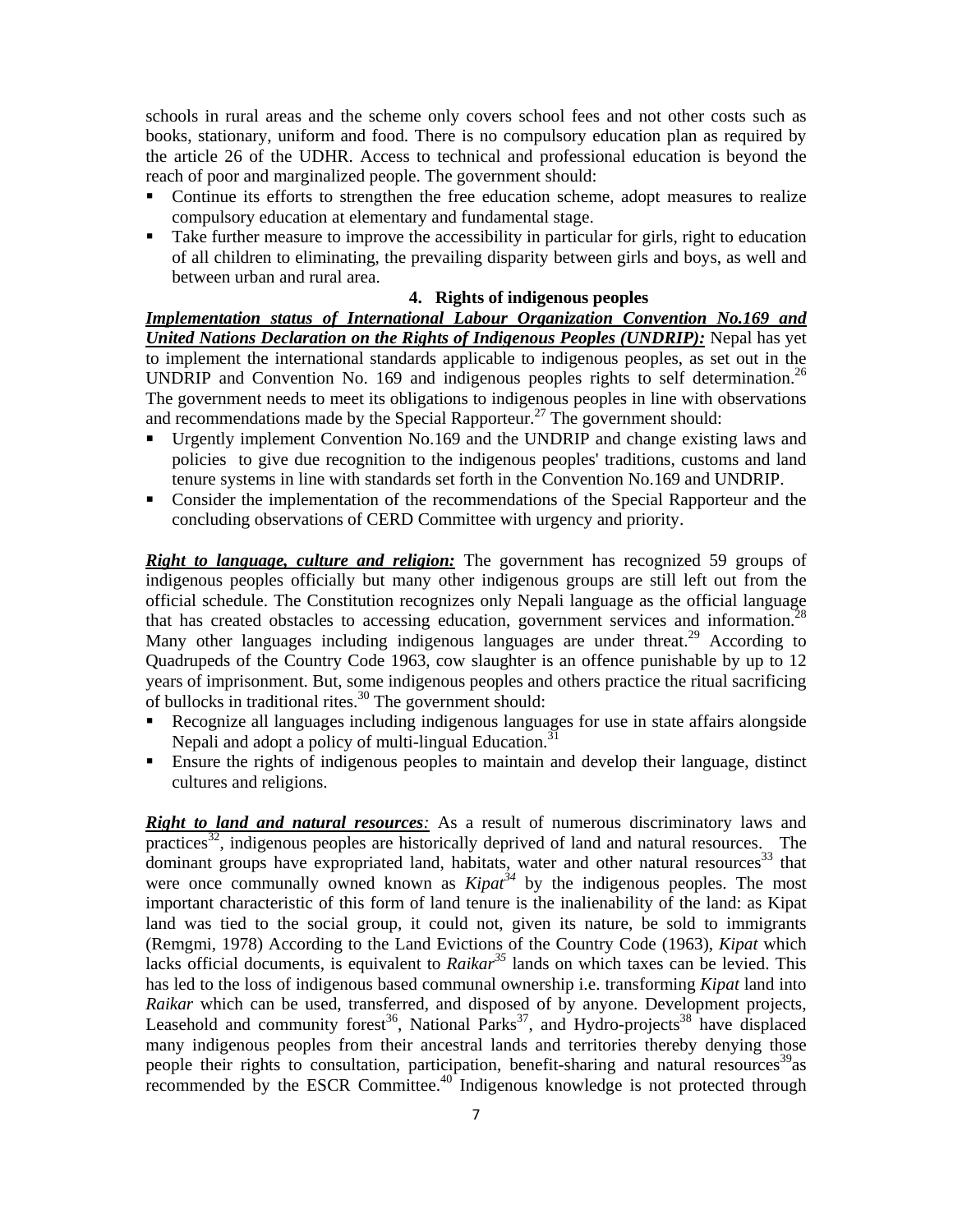legal provision that includes the use of copyright, certification marks and design, collective trademarks, patent law, moral rights and equitable sharing of the benefit arising from the utilization of traditional knowledge in line with CBD Article 8 (j).<sup>41</sup> The government should:

- Take tangible measures to recognize and protect the rights of indigenous peoples to own, control, develop and use their ancestral lands, territories and natural resources.
- Consider to adopt special measures to get Free Prior Informed Consent from indigenous peoples prior to executing any development project or undertaking any other activity which materially affects their lives.
- Take measures to protect indigenous knowledge and take legal action for patent right in line with CBD 8 (j), Article 27 of ICCPR, ILO 169 and UNDRIP.

*Ongoing constitution making process:* The government has yet to begin implementing the provisions of Free, Prior, and Informed Consent (FPIC) to ensure the participation of indigenous peoples through their own freely chosen representatives<sup>42</sup> in the drafting processes of the new Constitution. Indigenous peoples have serious concern as the draft reports<sup>43</sup> of the thematic committees of the Constituent Assembly do not incorporate the fundamental rights of indigenous peoples in line with international standards.<sup>44</sup> The government should:

- Take steps to ensure the participation of indigenous peoples through their own freely chosen representatives with FPIC in the ongoing constitution-making process and in all decision-making processes.
- Recognize UNDRIP as the principal framework for drafting the New Constitution and recognize the right of self-determination of indigenous peoples in the New Constitution.

#### **5. Rights of persons with disabilities (PWDs)**

*Representation, participation, education and Social security of PWDs:* Nepal ratified the Convention on the Rights of PWDs and its Optional Protocol. The participation of PWDs in the Constitution- making process and in the public sector has yet to be realized. *De facto* discrimination against PWDs still occurs in the field of education, employment, health, housing, and many other areas. Altogether 68% of PWDs have no education (59.6% of male and  $77.7\%$  of females).<sup>45</sup> Nearly half of all children with disabilities have not been able to benefit from education services. The education system is not user-friendly towards PWDs. No provisions for personal assistance (PA) for PWDs, elderly people, orphans, homes where people with disabilities live, especially women and children, have been made. The government should:

- Urgently adopt the policy of providing reasonable accommodation for employment, transportation, sports, personal attendance and health services, in housing, transport, sports and cultural life, personal attendance services for PWDs.
- Take stricter measures to combat discrimination against PWDs in line with the DDPA.
- **Implement the CRPD and its Optional Protocol and incorporate the provisions of this** convention in the new Constitution of Nepal.
- Urgently adopt special measures to provide education including the use of Braille script and sign language, with reasonable accommodation for PWDs.
- Take steps to ensure the participation of PWDs in the ongoing Constitution-making process and ensure the participation and representation of PWDs in public sector.
- Ensure multi language policy for official use and mother language in curriculum and text books of school including brail script and tacdil language for person with disabilities.
- Enact and implement laws guaranteeing basic social security arrangements for PWDs.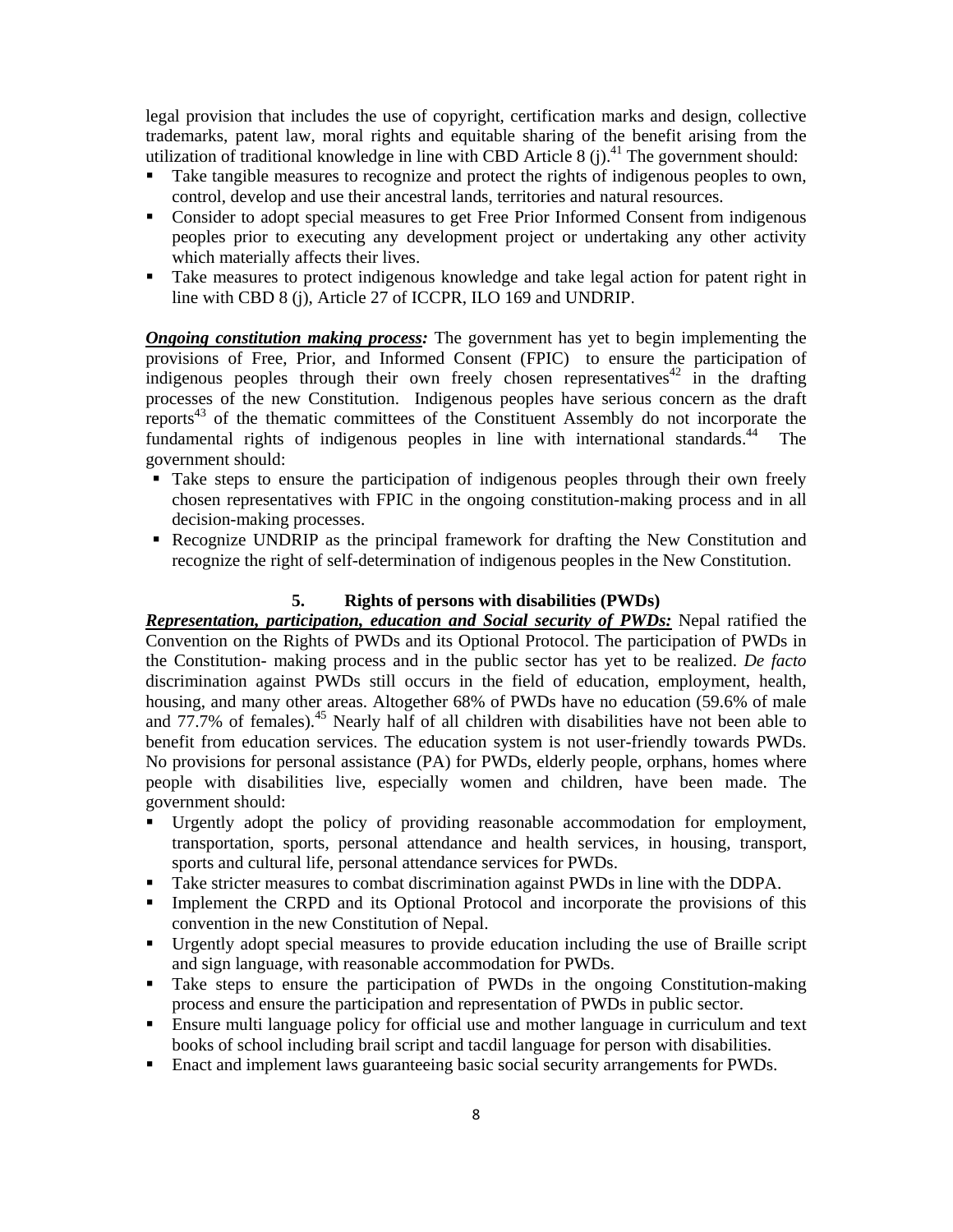## **6. Child rights**

 Children in Nepal are challenged by severe violations of their rights. There is an alarming rise in child prostitution and trafficking. It is estimated that over 20,000 children alone are working as prostitute in Kathmandu Valley; children are put at more risk as they have been trafficked by falsifying their age. In terms of juvenile justice, children are kept in detention, often together with adult inmates. There is only one child reform and rehabilitation facility in the country. The number of children involved in worst forms of child labour is increasing and Government monitoring and assistance doesn't exist. It is highly worrying that primary education is not yet completely free due to various fees charged to parents, such as for school supplies and uniforms. There are great disparities in enrolment in primary schools between girls and boys and between the Brahmin and other castes, ethnic or indigenous groups, the high repeat and dropout rate among pupils, and low quality of education in public schools. The government should

- Immediately implement appropriate policies and programs for the prevention, recovery and reintegration of child victims (trafficking, prostitution and child labour) and establish rehabilitation centers with prevention programs in all regions/districts.
- Take all necessary measures to ensure legislative and administrative mechanisms are in place to ensure that children are only detained as a very last resort and if detained are kept in rehabilitation centers. All necessary resources to be allocated for child correction and after care services in every district/region.
- Take all necessary measures to ensure accessible free education to children, and ensure that children with disability, Dalit children and HIV/AIDs infected/affected children are not discriminated in schools.
- Urgently implement measures to enforce children's rights to education, adequate food, health services and freedom from child labour, trafficking and sexual violation.

## **7. Women's rights ( See Annex 3 for details)**

*Discrimination and unequal treatment:* Despite constitutional guarantee of non discrimination and equality on the basis of sex, children from of Nepali women married to a foreigner father are denied right of citizenship as are foreign women married to Nepali man. There are 62 existing laws that have discriminatory provision against women. Another 49 laws contain degrading and prejudicial provisions against women.<sup>46</sup> Women do for example not have equal right to their ancestral property and face serious discriminations when attempting to join the army and police where they face requirements of being single (unmarried or widow). The government should:

- Review all existing laws to determine their compatibility with the international law in order to reform domestic legislation in line with international law standers.
- Ensure that women have equal rights to provide citizenship to their spouse as required by CEDAW.
- Immediately enact laws that are pending in parliament with regard to women, Dalits rights as well as their rights to equality and non-discrimination

*Violence against women and domestic violence:* Despite the constitutional guarantee and legislative reform<sup>47</sup> gender based violence in the form of domestic violence<sup>48</sup>, trafficking<sup>49</sup>, rape, sexual harassment remain largely unaddressed mainly due to lack of effective enforcement of existing legal provisions<sup>50</sup> and due to lack of comprehensive legal framework<sup>51</sup> and enforcement. Despite the criminalization of domestic violence<sup>52</sup>, the government has made very little progress to adopt measure to prevent such crime. The government should: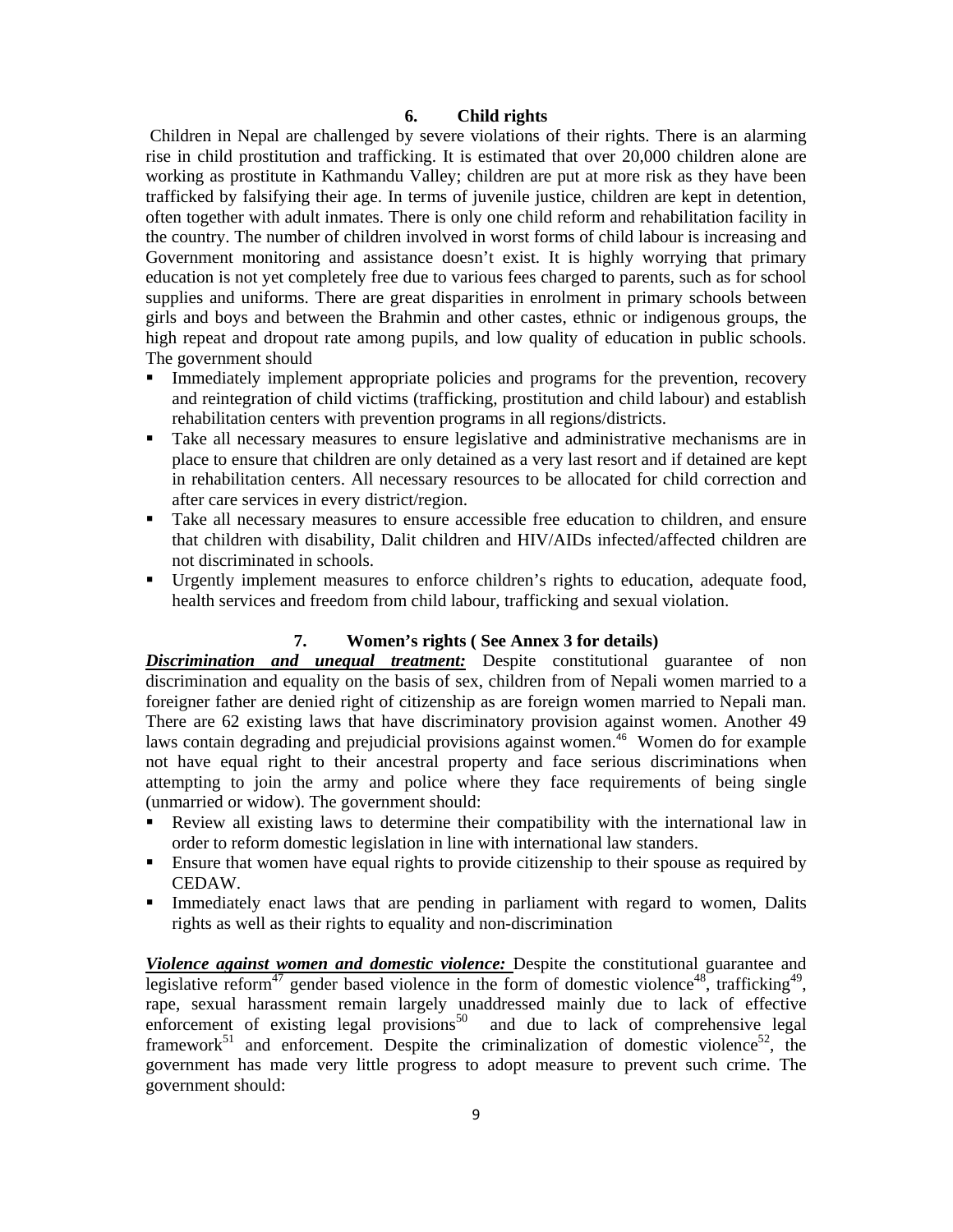- Establish, enforce and continuously monitor appropriate and immediate measures to end all kinds of unequal and unjust barriers and obstacles against women of all backgrounds pursuant to sections 2 (f), 5(b) and section 14 of CEDAW as identified and ordered by the Supreme Court of Nepal in its recent decisions in order to institute women friendly patterns and perceptions in the society against the patriarchic structure.
- Take all necessary measures to ensure that the violence against women and girls are prevented and the allegation of such violation be effectively investigated and perpetrator be brought to justice thereby providing reparation to the victim and adopt measures to discourage the defective value system, cultural practices, which violate women rights.
- Eliminate dowry (Dahej) practices and other atrocities towards Madhesi women.

## *Under Representation:*

Human Development Report, 2009 of Nepal indicates that women's participation in political processes was only a fifth of the male rate till date. The government should:

 Ensure proportional participation of women in decision making process in accordance with the UN Security Council Resolution 1325 on Women, Peace and Security; and the UN Security Council Resolution 1820 on Women, Peace and Development and also considering the recent decisions of the Supreme Court of Nepal.

## *Citizenship*

Despite the Constitutional and legislative arrangements on the right to citizenship, practice of providing citizenship in the name of mother embodies series of problems due to patriarchic structures in all administrative authorities; there is Constitutional discrimination as a woman who brings her foreign husband to Nepal after marriage, cannot provide citizenship to her spouse. Some of the people from Madhesi Dalit community have been denied their right to citizenship in their family name<sup>53</sup> even if it is conferred by law. The government should:

- **Ensure citizenship to all women according to CEDA and other international instruments.**
- Ensure the rights of citizenship for the Terai-Madhes women and Dalits.

**Rights of indigenous women:** There is no disaggregated data for indigenous women which would reveal their true situation. Owing to relative differences in literacy rates, land ownership status, occupation, language, and educational status, the systematic practice of social exclusion of indigenous women is experienced at very different levels to those experienced by non-indigenous women.<sup>54</sup> Indigenous women are severely underrepresented<sup>55</sup> in decision-making structures of the state. This is not yet addressed as required by the recommendation of ESCR Committee.<sup>56</sup> The government should:

- Ensure the proportional participation of indigenous women at all decision-making levels.
- Take steps to include disaggregated data for indigenous peoples and indigenous women in the forthcoming National Census 2011.

*Rights of women with disabilities:* There is still a considerable social stigma attached to disabled women and they suffer from gender based violence in the form of rape, domestic violence and sexual harassment. They are discriminated against in relation to education, employment, marriage and access to resources and mobility. The government should:

- Enact a separate law to eliminate discrimination against PWDs and ensure the participation and representation of women with disabilities in the public sector.
- Strengthen existing measures to investigate crime related to violence against women.

*Muslim women's rights:* Muslim women suffer from multiple forms of discrimination. They are- ill represented in all levels of governance. The government should:

 Ensure the participation and representation of Muslim women in state mechanisms on the basis of the principles of inclusion.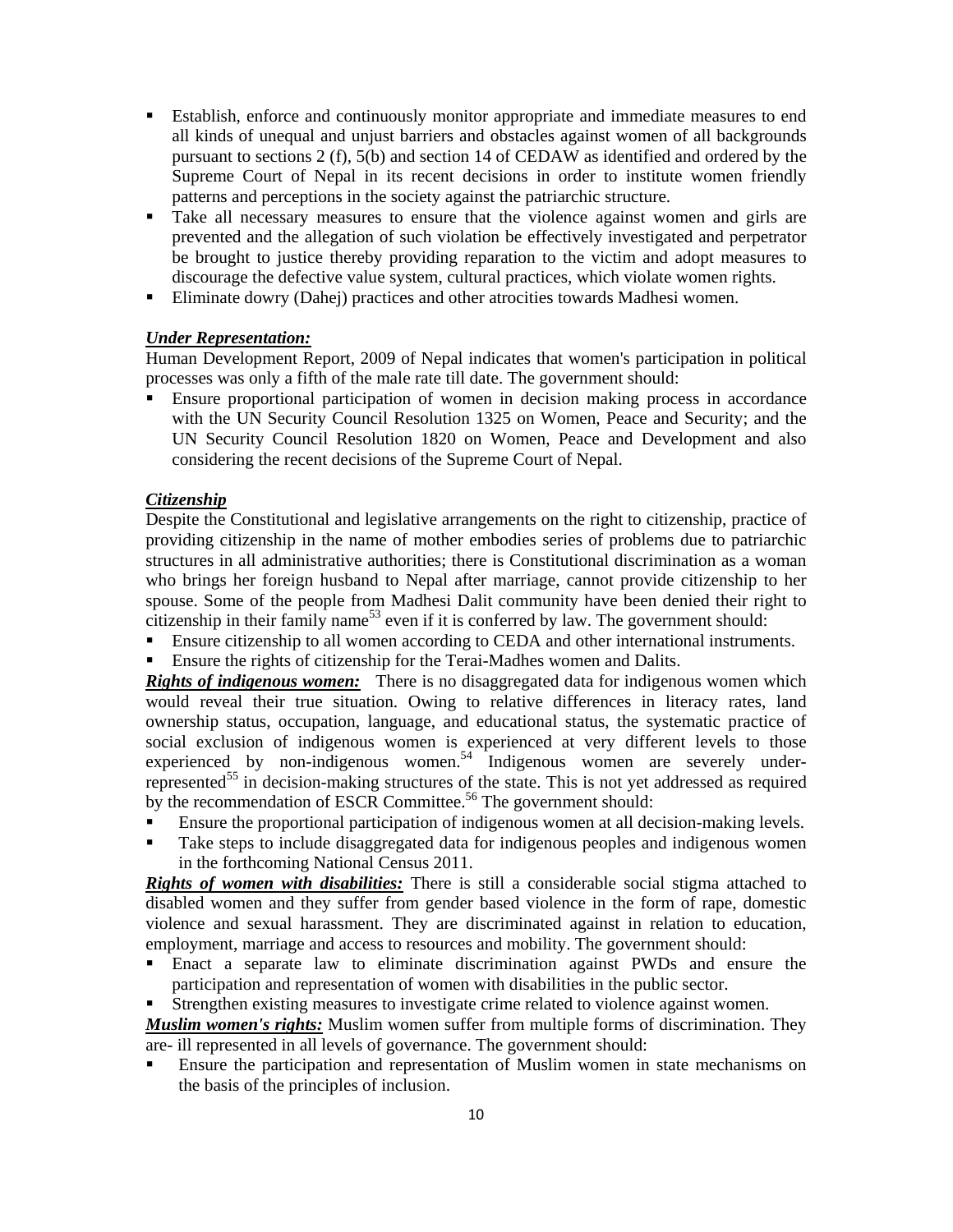CERD (2004) Concluding Observation No. 17

<u> 1989 - Andrea Albert III, martin a bh</u>

6 CESCR (2008) Concluding Observation No. 30

7 CESCR (2008) Concluding Observation No. 37

8 CERD (2004) Concluding Observation No. 11

<sup>9</sup> Sunil Babu Panta *vs. The Government of Nepal, Writ No.917, December, 2007.*(*www.supremecourt.gov.np* <sup>10</sup> The legal provision against sexual and gender minority. A Research by Blue Diamond Society carried out in 2010.

11 Civil Society Report to Durban Review Conference 2009

<sup>12</sup> Id Chapter V

<sup>13</sup> Madhesi is a region-based identity in favour of Terai-Madhesi; it covers 22 districts and around 48 per cent population of country.

<sup>14</sup> For details see fact finding report on killing of three Dalit women by Nepal Army at Bardiya National Park on 28 March 2010, <u>www.insec.org.np</u><br><sup>15</sup> *Nepal: Peace and Justice*, International Crisis Group, 14 January 2010<br><sup>16</sup> Maina Sunuwar V. District Police Office Kavre, Arjun Lama V. District Police Office Kavre, Sanjeev

Kumar Karna V. District Police Office Dhanusha and others .For details Please see Supreme Court Reporter.

 $17$  The military authority denied surrendering major Nirajan Basnet to the Kavre district court as required by arrest warrant issued by Kavre district court (For details see www.icj.org), "Nepal international commission of Jurist concerned that Nepal Army obstructing justice." Similarly, the Maoist party also denied to surrender Kali Bahadur Kham to the Chitwan district court as per the arrest warrant issued by Chitwan district court

<sup>18</sup> The military authority denied surrendering major Nirvana Basinet to the Carve district court as required by arrest warrant issued by Carve district court (For details see www.icj.org), "Nepal international commission of Jurist concerned that Nepal Army obstructing justice." Similarly, the Maoist party also denied to surrender Kali Bahadur Kham to the Chitwan district court as per the arrest warrant issued by Chitwan district court<sup>19</sup> Nepal in Transition: Strengthening Security and the Rule of Law, USIP

<sup>20</sup> Access to lawyer of prisoners is ensured by Supreme Court in writ Advocate Shom Luitel Vs Prime Minister Office, Writ no: 3275, Decision date: 2064/10/23, but there has not been any effort to make such arrangements  $^{21}$  STATE OF HUMAN RIGHTS DEFENDERS IN NEPAL, INSEC,  $\left( 2007\right)$ 

http://www.humansecuritygateway.com/documents/INSEC\_stateofhumanrightsdefendersinNepal.pdf22 UN Doc, A/HRC/13/73

<sup>23</sup> See Question of Accountability; A case of diarrhea outbreak of Mid and Far West, http://www.insec.org.np/pics/1260950865.pdf

 $24$  For example, in June 2009 the forest department burned down 60 homes in Gobindapur, Siraha where Dalit landless and poor people had been living for more than 15 years. On 4 December 2009, a conflict between police and landless people in Dudejhari, Kailali, left 6 people dead.

<sup>25</sup> INSEC monitored the developing situation and cited the figure of 464 diarrhea-related deaths: http://www.inseconline.org/pics/1257598337.pdf

<sup>26</sup> The UNDRIP acknowledges that the Charter of the United Nations, the International Covenant on Economic, Social and Cultural Rights1 and the International Covenant on Civil and Political Rights affirm the fundamental importance of the right to self-determination of all peoples, by virtue of which they freely determine their

<sup>&</sup>lt;sup>1</sup> Those laws include: Local Administration Act, 1971, Public Security Act, 1989, Forest Act, 1993, The National Parks and Wild Life Conservation Act, 1973, Arms and Ammunition Act, Offence Against State Act and Punishment Act 1989, Act of Some Public Offences and Penalties, 1970, Explosives Act 1961, Police Act 1955, Nepal Army Act, 2006, Armed Police Force Act, 2001, Torture Compensation Act, 1966, Prison Act, BS 2019, Prison Regulation BS 2020, Government (State) Cases Act, 1993, Vital Installation Act, 1995, Evidence Act, 1974, and Country Code 1963

<sup>2</sup> Bhattachan, KB. et. Al. 2003. *Existing Practices of Caste-based Untouchability in Nepal and Strategy for a Campaign for its Elimination.* Kathmandu: Action aid Nepal.

 $3$  The Dalits community occupies 13 per cent of total population and comprised 21 casts; such as Badi, Damai, Gaine, Kami, Sarki , Bantar, Chamar, Chidimar, Dhobi (Hindu), Dom, Dusadh, Halkhor, Kakaihiya, Khatbe, Khatik, Kori, Tatma, Mushar, Pattharkatta, Pasi, and Sarvanga. 4

Still, there are many discriminatory provisions existed in different laws of the country incompatible with international human rights instruments. The study carried out by National Dalits Commission has revealed that there more than 23 discriminatory provisions, (NDC.2005. *Study of the discriminatory and amendable legal provision against Dalit community*. Kathmandu: National Dalit Commission ) 5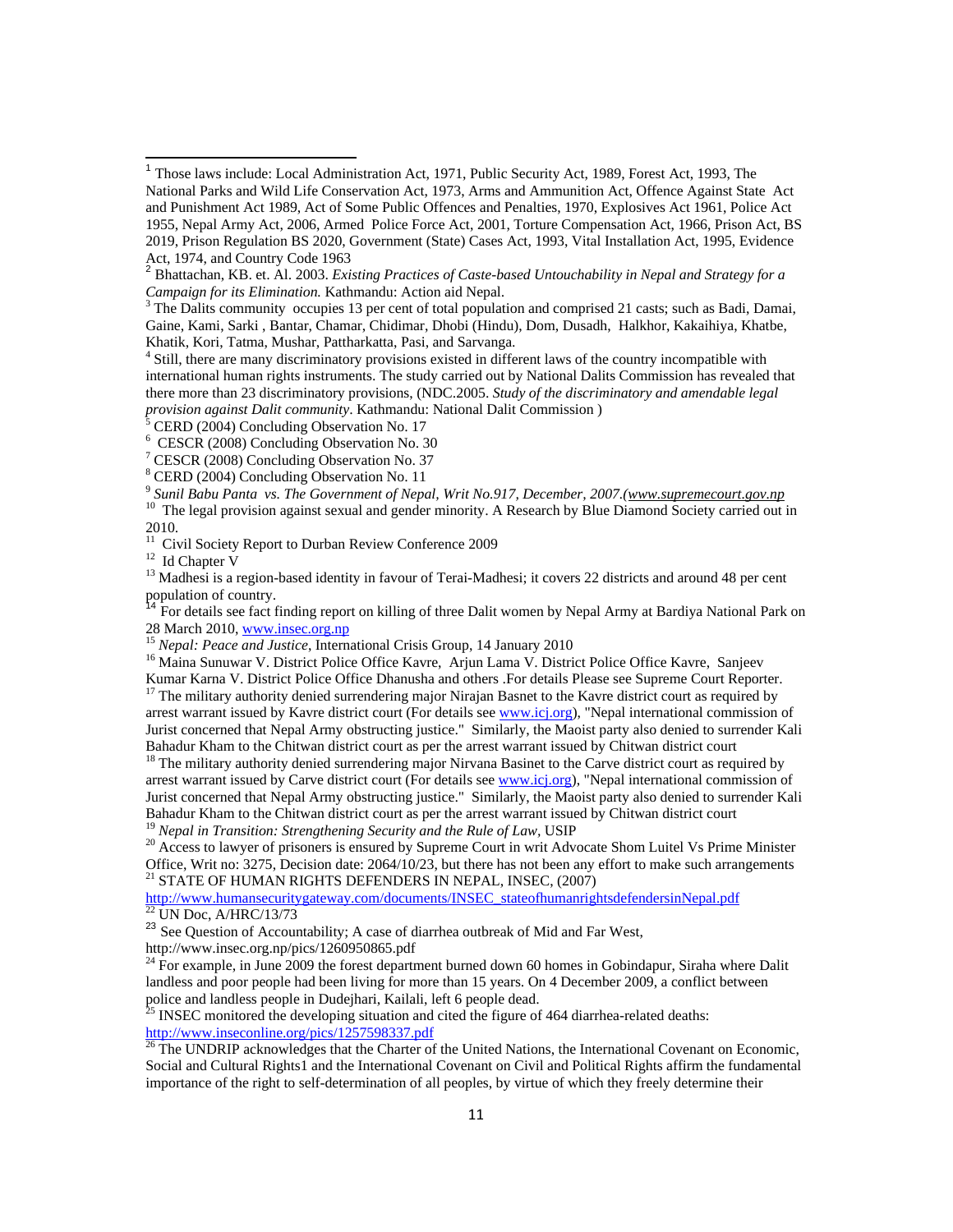political status and freely pursue their economic, social and cultural development. Article 3 in particular of the UN-DRIP state that indigenous peoples have the right to self-determination and by virtue of that right, they freely determine their political status and freely pursue their economic, social and cultural development.

27 The recommendations made by the Special Rapporteur on the situation of the human rights and fundamental freedom of indigenous people, the concluding observation of ESCR **(**Thirty-eighth session, 30 April – 18 May 2007) and the communication of the CERD Committee.

28 Forum for Women, Law and Development 2009 (FWLD) *"Discriminatory Laws Against Women, Dalits,* 

*Ethnicity, Religious and Persons with Disability*" 29 Subba et al (2008) *"Nepal Federation of Indigenous Nationalities (NETFIND)-Janajati Empowerment Project (JEP) Review of Achievements and Impacts (2002-2008)"*, p.47<br><sup>30</sup> Kirat people of the eastern Nepal have commonly sacrifice bullocks in their ancestor worship ritual and

consume beef meat.

 $31$  A definition says as "Multilingual Education typically refers to "first-language-first" education that is, schooling which begins in the mother tongue and transitions to additional languages. Typically, MLE Programs are situated in developing countries where speakers of minority languages tend to be disadvantaged in the mainstream educations system." htt://en.wikipedia.org/wiki/Multilingual\_Education

<sup>32</sup> Land Reformed Act 1964 that nationalized land and terminated traditional collective land tenure system, for instance, *Kipat*; Forest Act 1993 that displaced indigenous peoples from their traditional forests and transferred primarily to non-indigenous community forest user groups; The Pasture Land Nationalization Act 1975 nationalized pasture lands of indigenous peoples; The National Parks and Wildlife Conservation Act (20 per cent of total land) provides no recognition of indigenous peoples' right to consultation or to access their traditional lands and resources, while giving quasi-judicial powers to the park chief wardens and so on.

33 Special Rapporteur on the situation of human rights and fundamental freedoms of indigenous peoples Report 2007-A/HRC/12/34/Add.3

<sup>34</sup> Traditional land tenure system. In this system, "A Kipat owner derives rights by virtue of his membership in a particular ethnic group, and/or its location in a particular area. In contradiction to the Raikar system of land tenure and its derivatives, therefore, Kipat represents a communal form of land tenure." (Regmi 1978:534). <sup>35</sup> Raikar is a form under which the state functions as the landowner.

<sup>36</sup> A case study conducted very recently by Nepal Chepang Association (NCA) concluded that in the name of Leasehold forest programs Chepang, an indigenous group, are denied to practice their traditional way of livelihood known as Khoriya (slash and burn) as a result, they were found to have been suffering from acute food shortage.

 $37$ The Special Rapporteur on the situation of human rights and fundamental freedoms of indigenous peoples visited Nepal in 2008 and observed that "Protected areas, including National Parks have been created at the expense of indigenous lands or in the traditional lands. Such projects for instance, Chitwan National Park displaced Tharu, Bote, Darai and other indigenous communities and have not been provided alternative livelihood and proper compensation. Now these communities have become landless, they are prevented from gathering fuel wood, gathering food and medical herbs etc." p.11 para. 34-35

38 A case study by LAHURNIP: Kulekhani hydro-project displaced thousand of Tamang indigenous community from their traditional lands without proper compensation; they are now living without electricity facilities. In that before the execution of this project, according to the case study, they were not consulted neither did they get a chance to have a voice in the decision-making process. A similar case is the Arun III hydro-project. Arun III is one of the mega projects of Nepal situated in Yamphu and Lohorung indigenous territories and it was much debated in the 1990s from an environmental perspective. Nepal government has recently signed a MoU with an Indian state-owned company Sutlej Vidhyut Nigum without free, prior, informed consent of affected indigenous communities.

 $39$  The Article 15.1 of the Convention 169 specifies that indigenous peoples have rights to the natural resources of their territories, including the right to participate in the use, management, protection and conservation of these resources and Article 15.2 stipulates that indigenous peoples have rights regarding consultation, participation in the benefits of resource exploitation.

<sup>40</sup> The general recommendation XXIII on the rights of indigenous peoples of the Committee No.3 states that "The Committee is conscious of the fact that in many regions of the world indigenous peoples have been, and are still being, discriminated against and deprived of their human rights and fundamental freedoms and in particular that they have lost their land and resources to colonists, commercial companies and State enterprises. Consequently, the preservation of their culture and their historical identity has been and still is jeopardized".

<sup>41</sup> Article 8 (j) and related provisions is the main instrument that Parties to the Convention on Biological Diversity have given themselves to achieve the commitments in Article  $8(i)$  to respect, preserve and maintain knowledge, innovations and practices of indigenous and local communities embodying traditional lifestyles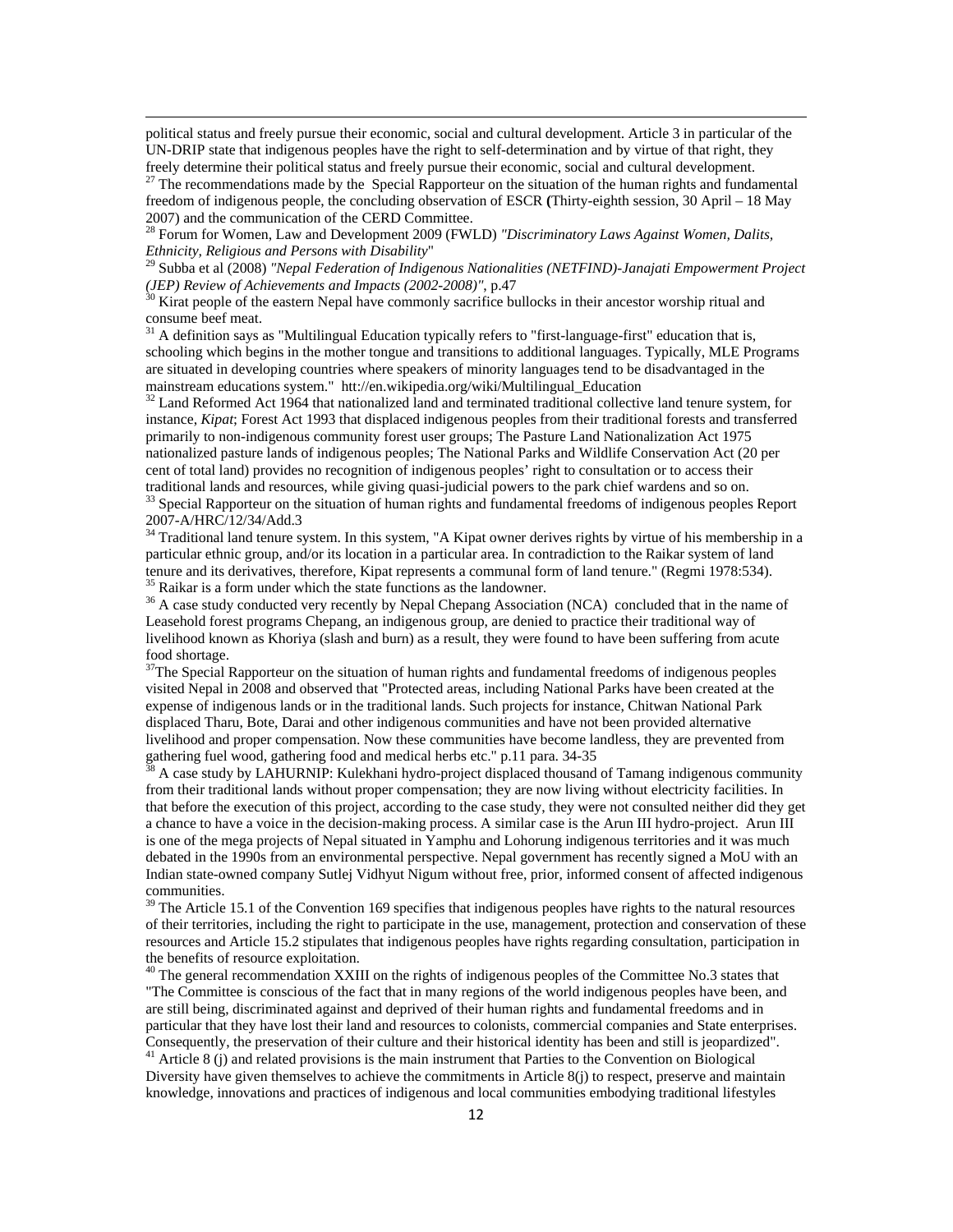relevant for the conservation and sustainable use of biological diversity, to promote their wider application with the approval and involvement of the holders of such knowledge, and encourage the equitable sharing of the benefits arising from the utilization of traditional knowledge.

Article 18 and 19 of the UN Declaration on the Rights of Indigenous Peoples stipulate these rights. In addition, Convention No. 169 contains numerous reference Articles 2, 4, 6, 7, 15, 16, 20, 22, 23, 25 27 and 33.<br><sup>43</sup> The thematic reports of Constitution Assembly are Available at: URL: <u>www.can.gov.np</u>

<sup>44</sup> See the request submitted to the United Nations Committee on the Elimination of Racial Discrimination (Seventy-fifth Session 3-28 August 2009) by ten indigenous peoples' organizations and an International organization (FPP) 29 July 2009<br><sup>45</sup> World Bank 2002: "Country Profile Disabilities on Kingdom of Nepal "

<sup>46</sup> Forum for Women, Law and Development 2009 (FWLD) *"Discriminatory Laws Against Women, Dalits, Ethnicity, Religious and Persons with Disability"* 

<sup>47</sup> Human Trafficking Act (2007) and it's Regulation (2008), Domestic Violence (Control and Punishment Act) 2009, Foreign Employment Act (20047) and Regulation (2008)

<sup>48</sup> Violence against women is rooted due to patriarchal norms, values and overwhelming discriminatory laws and policies of state. Violence against Women also occurs while travelling in public transportations, at workplaces, schools, sports, clubs, colleges and hospitals. Different forms of VAW prevalent at community level are rape, sexual harassment, verbal abuse such as terms like "husband eater" and "inauspicious" used against widows, trafficking, and accusation of witchcraft, forced prostitution and others

<sup>49</sup> Due to lack of comprehensive legal framework and appropriate enforcement of laws 5,000 to 12,000 girls between the ages of 10 to 20 years are reported to be trafficked outside the country for forced prostitution and in exploitative conditions(for details see Government of Nepal 2009 National Plan of Acton on Gender Based Violence for 2010.)

50 A 2008 UNIFEM and Saathi study on Sexual and Gender Based Violence during conflict and Post Conflict Period in two districts also reveals that a majority of (63%) of the total 464 respondents living with husbands since the past thirteen years, and or who became separated/ divorced/ widowed recently, faced sexual and gender based violence by their husbands during the conflict period. Among this 4% shared that the reason for such violence conflict induced problems such as financial crisis (37%) and alcohol/ drug abuse by husband (46%), not consenting for sex (21%).50 Social and cultural practices such as witch-hunting, chaupadi, deuki, and badi, existent amongst various communities and in different parts of the country are other forms of gender discrimination and gender-based violence.

51 A Study on Discriminatory Laws against women, Dalit, Ethnic Community, Religious Minority and Person with Disabilities, Forum for Women, Law and Development( FWLD), 2009

<sup>52</sup> Domestic violence is rampant because of intimate partner violence, marital rape, polygamy, alcohol abuse violence, incest, dowry related violence, female infanticide, as well as other harmful cultural and traditional practices such as, child marriage, son preference, restriction on women's rights to choice of marriage and various inhuman codes of conducts for widows as well as practices of Deuki (dedicating girls to a god and goddess), Jhuma (in some communities, second sisters remain unmarried and spend their life in monasteries)

- and Badi (ethnic practice of prostitution among young girls).<br><sup>53</sup> For example, if any Dalits people use a certain surname which is commonly practiced by so called upper caste,
- they are denied to receive the citizenship with the surname.<br><sup>54</sup>Nepalese indigenous women have been suffering from triple standard exploitation-patriarchy, state mechanism and policies and women within indigenous communities. Different studies show that 96% indigenous lower level of education. The literacy rate among indigenous women is 25% in average. 10% women get access to health services and 90% rely on traditional medicine. Only 0.76% indigenous women are represented in the

major political parties.<br><sup>55</sup> Gurung Jyoti (2008) "*Status of Indigenous Nationalities Women*." In Nepal Indigenous Journal Vol.1; No.1<br><sup>6</sup> The concluding observation of ESCR (Thirty-eighth session, 30 April – 18 May 2007

Constitutional process, disadvantaged and marginalized groups, particularly the Dalit, Madhesi and indigenous communities, and women within these groups, are represented in decision-making bodies at all levels."

#### **Annex-1 List of civil society organizations**

- 1. (SARCS, Nepal)
- 2. Aadhibasi Jana Jati Mahasangh
- 3. Aadhibasi Rastriya Utthan Prathisthan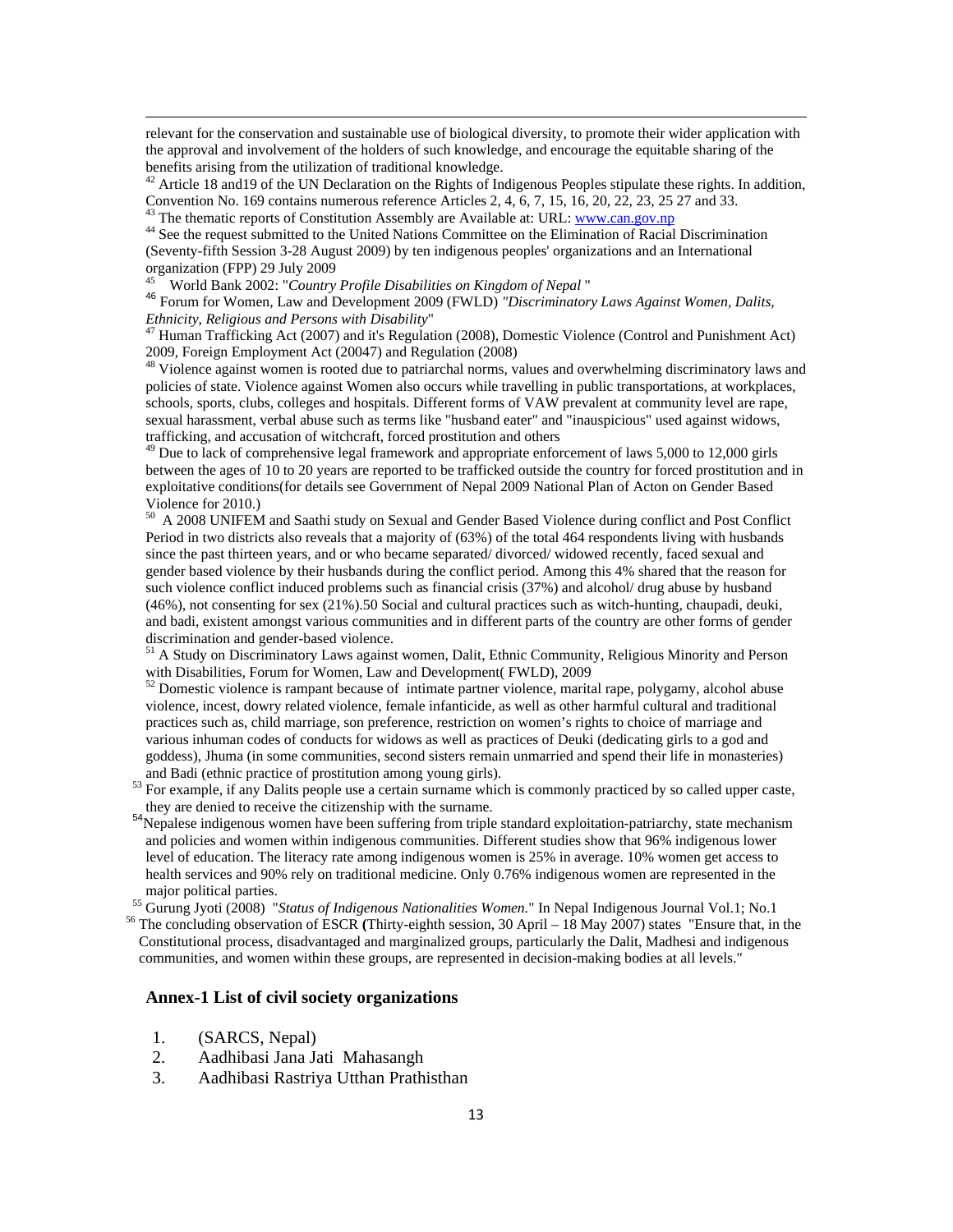- 4. Adibashi Janajati Adhikar Manch (AJAM)
- 5. Advocacy Forum (AF)
- 6. Akhil Nepal Women's Association (ANWA)
- 7. Alliance Against Trafficking in Women and Children (AATWIN)
- 8. Association for Dalit Women Advancement of Nepal (ADWAN)
- 9. Association of Kirat Chamling Language and Culture Development (AKCLCD)

- 10. Association of Nepal Kirat Kulung Language Culture Development (ANKKLCD)
- 11. Bahing Kirat Mulukhim (BKM)
- 12. Beyond Beijing Committee (BBC)
- 13. Blue Diamond Society (BDS)
- 14. Bung Public Welfare Center (BPWC)
- 15. CEDAW Writing Committee (CWC)
- 16. Center for Agro-Ecology and Development *(CAED)*
- 17. Centre for Ethnic Studies and Development (CESD)
- 18. Centre for Himalayan Integrated Development and Social Welfare (CHIDSW)
- 19. Centre for Human Rights and Democratic Studies (CEHURDES)
- 20. Centre for Indigenous Ethnic Peoples' concern, Nepal (CIEPCON),
- 21. Centre for Protection of Law and Environment (CPLE)
- 22. Centre for Study on Gender and Development Study (CSGS)
- 23. Centre of Victims of Torture (CVICT)
- 24. Chamlang Creative Youth Society (CCYS)
- 25. Child Nepal (CN)
- 26. Child Rights Concern Nepal (CONCERN Nepal)
- 27. Child Workers Concern Center Nepal (CWIN)
- 28. Children and Women in Social Service and Human Rights (CWISH)
- 29. Children as a Peace Zone (CZOP)
- 30. Chulachuli UNESCO Club (CUC)
- 31. Citizen's Task Force to Combat Impunity (CTCI)
- 32. Civic Concern Nepal (CCN)
- 33. Collective Campaign for Peace (COCAP)
- 34. Community Action Center (CAC Nepal)
- 35. Community Help Centre (CHC)
- 36. Community Self-reliance (CSRC)
- 37. Concern for Children and Environment Nepal (CONCERN)
- 38. Conscious Society for Social Development ( CSSD)
- 39. Constitutional Lawyers' Forum (CLAF)
- 40. Cooperative Society for National Development Nepal (COSFONAD-Nepal)
- 41. Cruise AIDS Nepal
- 42. CSGS (Centre for Studies on Gender, Society and Development Study)
- 43. Dalit Human Rights Organisation (DHRO)
- 44. Dalit Literature and Cultural Academy (DLCA)
- 45. Dalit NGO Federation Nepal DNF Nepal
- 46. Dalit NGO Federation (DNF)
- 47. Dalit Study and Development Center (DSDC)
- 48. Dalit Welfare Association (DWA)
- 49. Dalit Welfare Organization (DWO)
- 50. Disability Human Rights Centre (DHRC-Nepal)
- 51. Dynamic Group for Change (DGC), Nepal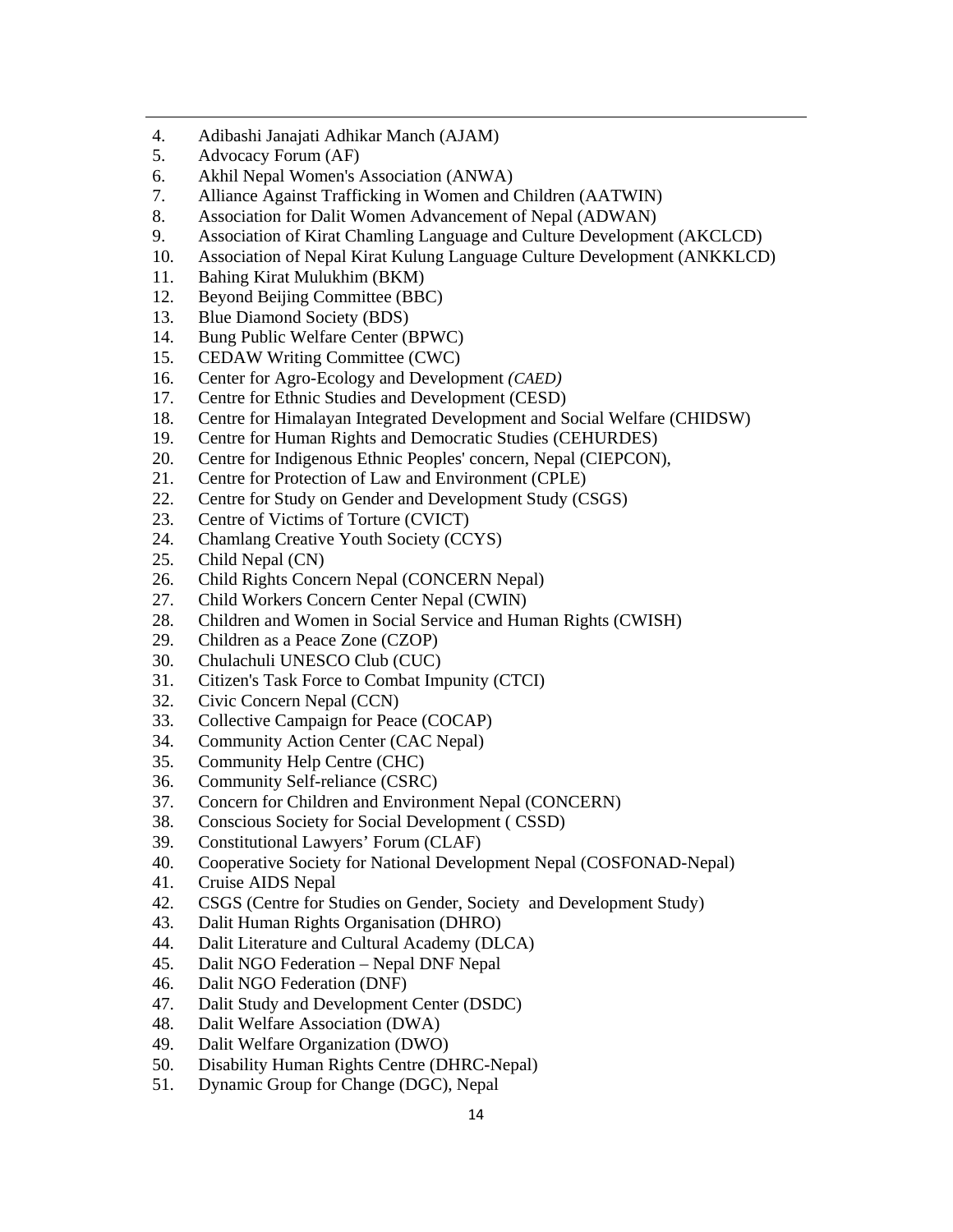- 52. Educational Journalits' Group (EJG)
- 53. Eighteen Magartant Magar Language Literature Culture Preservation, Research and Development Academy) (EMMLLCPRDA)

- 54. Environment and child Development center
- 55. Environment and Rural Development Centre (ERDC)
- 56. Federation of Nepalese Journalist (FNJ)
- 57. Feminist Dalit organization (FEDO)
- 58. Forest resources Studies and Action Team (Forest Action)
- 59. Forum for Indigenous Nationalities Concern (FINCO), Gorkha
- 60. Forum for Indigenous Nationalities Development (FIND)
- 61. Forum for Protection of People's Rights Nepal (PPR-Nepal)
- 62. Forum for Public Awareness Rural Development and Environmental Conservation (FPARE)
- 63. Forum for Women Law and Development (FWLD)
- 64. Gandharba Culture and Art Organization (GCAO)
- 65. Gandharba Samaj
- 66. Gramin samaj utthan kendra
- 67. Gramin Utthan Abhiyan
- 68. Group for Human Rights and Socio-legal Research (GOHRAS)
- 69. Help Nepal
- 70. Hill Development & Conservation Group Nepal (HDCGN)
- 71. Him Rights
- 72. Himalaya Bhote Society (HBS)
- 73. Himalayan Indigenous Society (HIS) Nepal
- 74. Himalayan Natural Fiber Foundation (HNFF)
- 75. Hospital and Rehabilitation Center for Disabled Children
- 76. Human Rights Alliance Nepal
- 77. Human Rights and community Development center
- 78. Human Rights and Democratic Forum (FORHID)
- 79. Human Rights Education Radio Listeners' Clubs Nepal (HRERLIC)
- 80. Human Rights Protection and Promotion Center
- 81. Human Rights Treaty Monitoring Coordination Committee (HRTMCC)
- 82. Human Rights without Frontiers-Nepal (HRWF)
- 83. Human Welfare Committee HWC Nepal
- 84. Hurhure Yuwa Club (HYC)
- 85. Independent Living Centre
- 86. Independent Living Centre (CIL)
- 87. Indigenous Ethnic Lawyers Council-Nepal (IELCN)
- 88. Indigenous Nationalities Development Forum (INDF), Nawalparashi
- 89. Indigenous Non Governmental Organization district Coordination Forum (INGODCF)
- 90. Indigenous Research and Resource Development Centre (IRRDC)
- 91. Indigenous Rural Development Social Services Nepal (IRDSSN)
- 92. Indigenous Women Legal Awareness Group (INWOLAG)
- 93. Informal Sector Service Centre (INSEC)
- 94. INHURED International
- 95. Institute of Human Rights Communication Nepal (IHRICON)
- 96. Jagaran Media Center (JMC)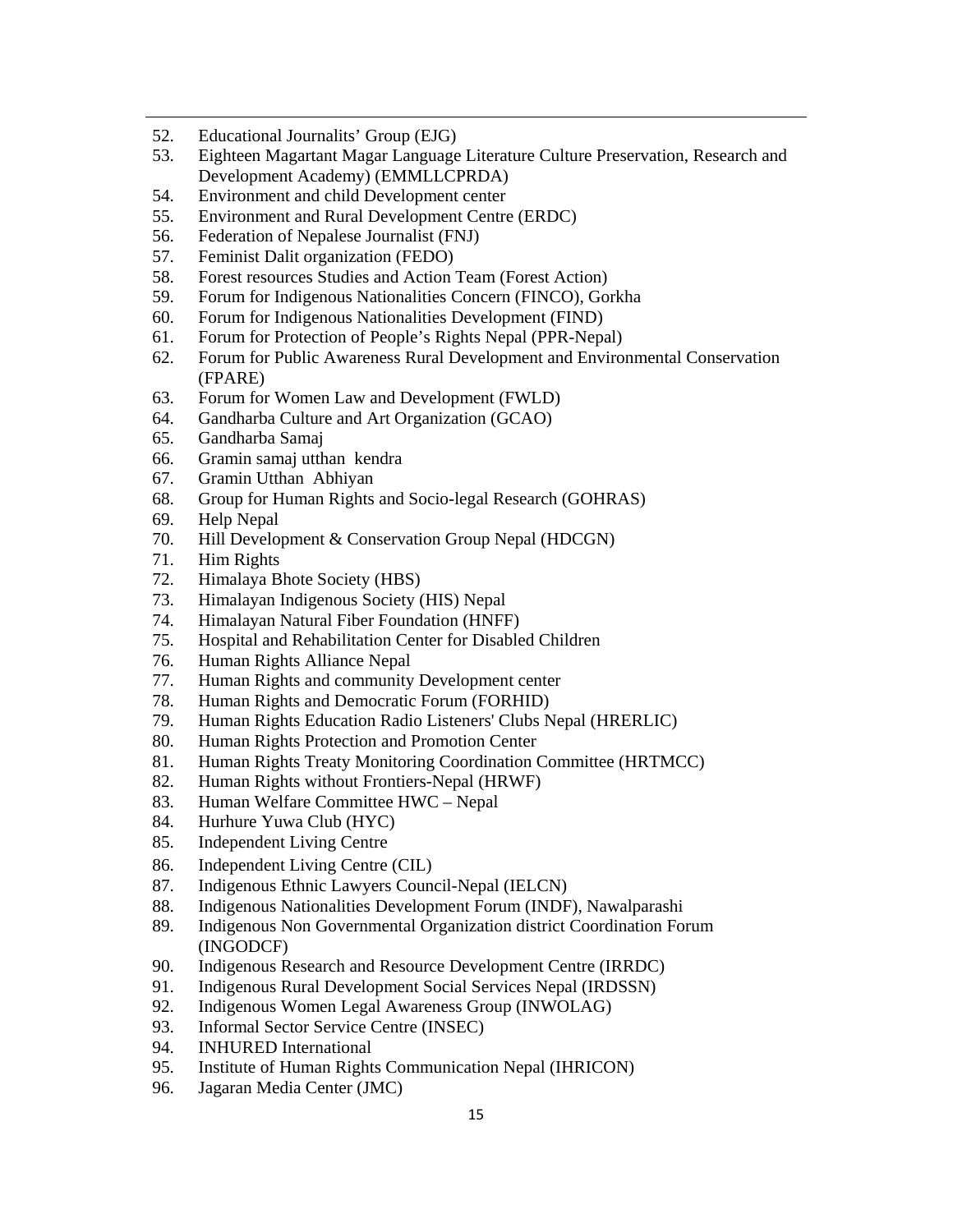- 97. Jaghrit Nepal
- 98. Jan Prerna Kendra , Janakpur
- 99. Janajati Development Forum (JDF)
- 100. Jana Utthan Pratisthan (JUP)
- 101. JASEC Nepal, Nayabaneshor (Contact Office)
- 102. Jero Kirat Radu Society (JKRS)
- 103. Jimi Rai Utthan Samajh (JRUS)
- 104. Kalimati Yuva Club (KYC)
- 105. Kanchanjangha Women's Development Group (KWDG)
- 106. Karani Cummunity development center (KCDC)
- 107. Karmarong (Karani) Society Service Association (KSSA)
- 108. Kathmandu School of Law (KSL)
- 109. Kirat Community Development Centre (KCDC)Forum for Women Development (FORWOD)

- 110. Kirat Khaling Rai Development Association (KKRDA)
- 111. Kirat Rodu Nachhiring Sakham, Kathmandu (KRNS)
- 112. Kirat Welfare Society (KWS)
- 113. Kirat Yakthum Chumlung
- 114. Kirat Youth Society (KYS)
- 115. Lawyers Association fro Human Rights of Nepalese Indigenous People (LAHURNIP)
- 116. Lawyers National Campaign Against Untouchability (LANCAU)
- 117. Legal Aid Consultancy Centre (LACC)
- 118. Limbu Language and Culture Development Centre (LILDA)
- 119. Limbu Language Development Organization (LLDO)
- 120. Lohorung Yakhkhama Yuyong (LYY)
- 121. Lok Kalyan Nepal (LOK)
- 122. Love Green Development Committee (LGDC)
- 123. LUMANTI, Nepal
- 124. Luzza Nepal
- 125. Madheshi Dalit Sewa Samaj
- 126. Madhesi Dalit Development Federation (MDDF)
- 127. Madhesi Dalit Mahasangh
- 128. Mahakulung Youth Council (MYC)
- 129. Mahila Rastrya Sanjal
- 130. Mahottari Magar Service Society (MMSS)
- 131. MAHURI HOME
- 132. Maiti Nepal
- 133. Mitini Nepal
- 134. MOP Nepal
- 135. Multipurpose Development Service Institute
- 136. Muslim Cultural Society MCS
- 137. Nagarik Aawaz
- 138. National Alliance for Women Human Rights Defenders (NAWHRD)
- 139. National Association of Deaf Hard of Hearing (NADH)
- 140. National Association of Physically Disabled (NAPD-Nepal)
- 141. National Coalition Against Racial Discrimination (NCARD)
- 142. National Federation of Disable-Nepal (NFDN)
- 143. National Human Rights Foundation (HURFON)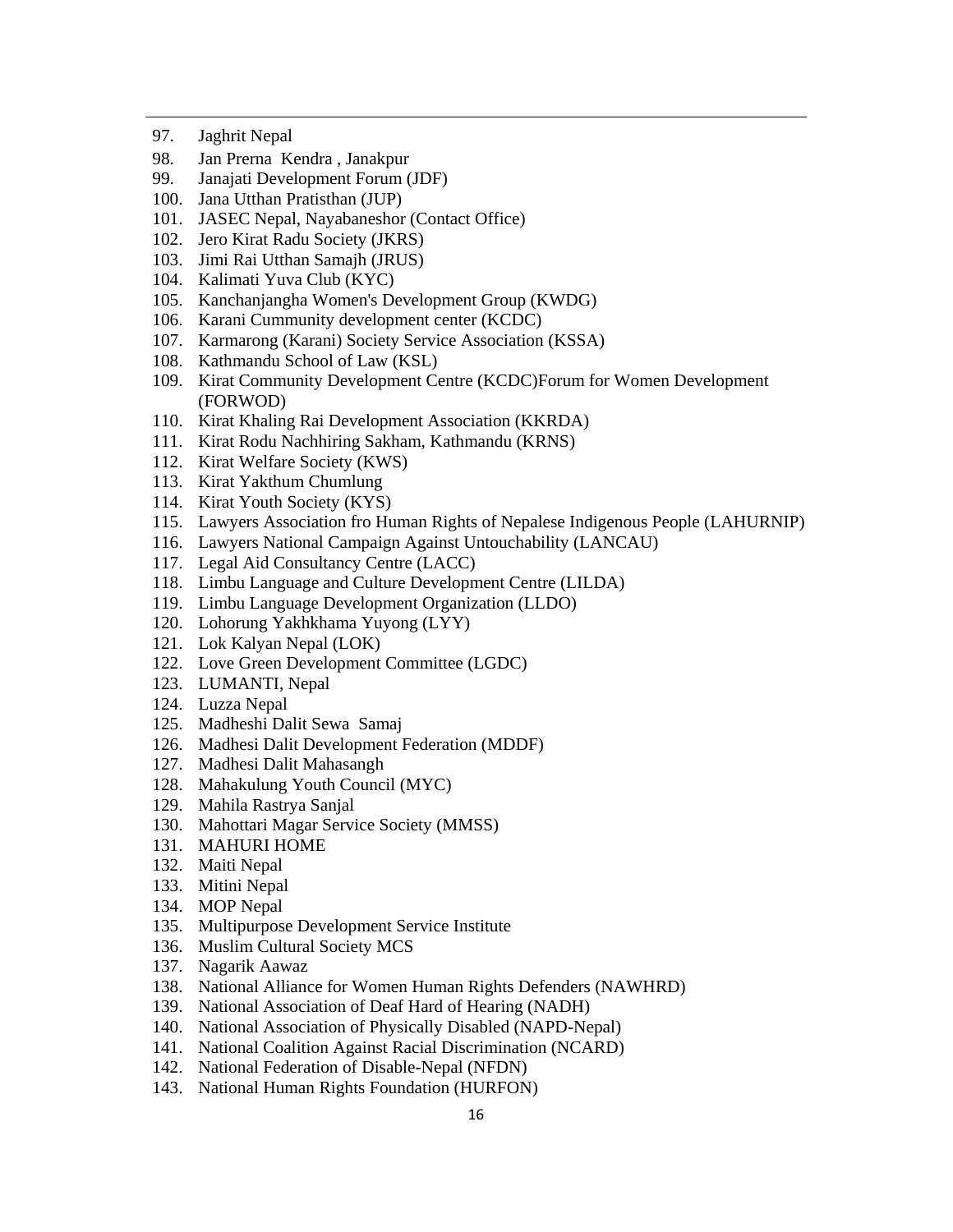- 144. National Indigenous Women
- 145. National Indigenous Women Federation (NIWF)
- 146. National land Concern Group (NLRCG)
- 147. National Muslim Federation (NMF)
- 148. National Muslim Forum Nepal (NMFN)
- 149. National Network of Indigenous Women (NNIW)
- 150. National School of Research
- 151. Nepal Association of the Blind
- 152. Nepal Disable Association (NDA)
- 153. Nepal Disabled Women Association (NDWA)
- 154. Nepal Mahila Ekata Samaj (NMES)
- 155. Nepal Muslim Women Welfare Society (NMWS)
- 156. Nepal National Dalit Social Welfare Organization (NNDSWO)
- 157. Nepal National Federation of the Deaf and Hard of Hearing (NFDH)
- 158. Nepal Paralympic Committee
- 159. Nepal Rajat Jankalyan Sametee
- 160. Nepal Rana Tharu Society (NRTS)
- 161. Nepal Rana Tharu Society (NRTS), District Committee
- 162. Nepal Society of the Disabled (NSD)
- 163. Nepal Stutters Association
- 164. Nepal Tamang Ghedung (NTG)
- 165. Nepal Tamang NGO-federation
- 166. Nepal Tamang Women Association (NTWG)
- 167. Nepal Wheel Chair Club (NWCC)
- 168. NGO-Federation
- 169. NGo-Federation of Indigenous Nationalities Nepal (Affiliated member organizations)

- 170. NGO-FONIN District Committee, Dolakha
- 171. Non Governmental Organization Coordination Committee ( NGOCC)
- 172. Pabitra Paldor Society (PPS)
- 173. Parent Association of Intellectual Disability
- 174. Parichaya Samaj
- 175. Partnership Nepal
- 176. PEWA Nepal
- 177. Physician for Social Responsibility (PSRN)
- 178. Population Watch (Pop-Watch)
- 179. POURAKHI
- 180. Pravashi Nepal
- 181. Prayash Mahottari
- 182. Prisoners Assistance Nepal (PAN)
- 183. Professional Development and Research Center (PDRC)
- 184. Pro-Public
- 185. Public Health Concern Trust (PHECT Nepal)
- 186. Rajak Janaklyan Samiti
- 187. Rastrya Dalit Network –Nepal RDN -Nepal
- 188. Rasuwa Nationalities Development Committee (RNDC)
- 189. Rauta Community Welfare Centre (RCWC)
- 190. Read Nepal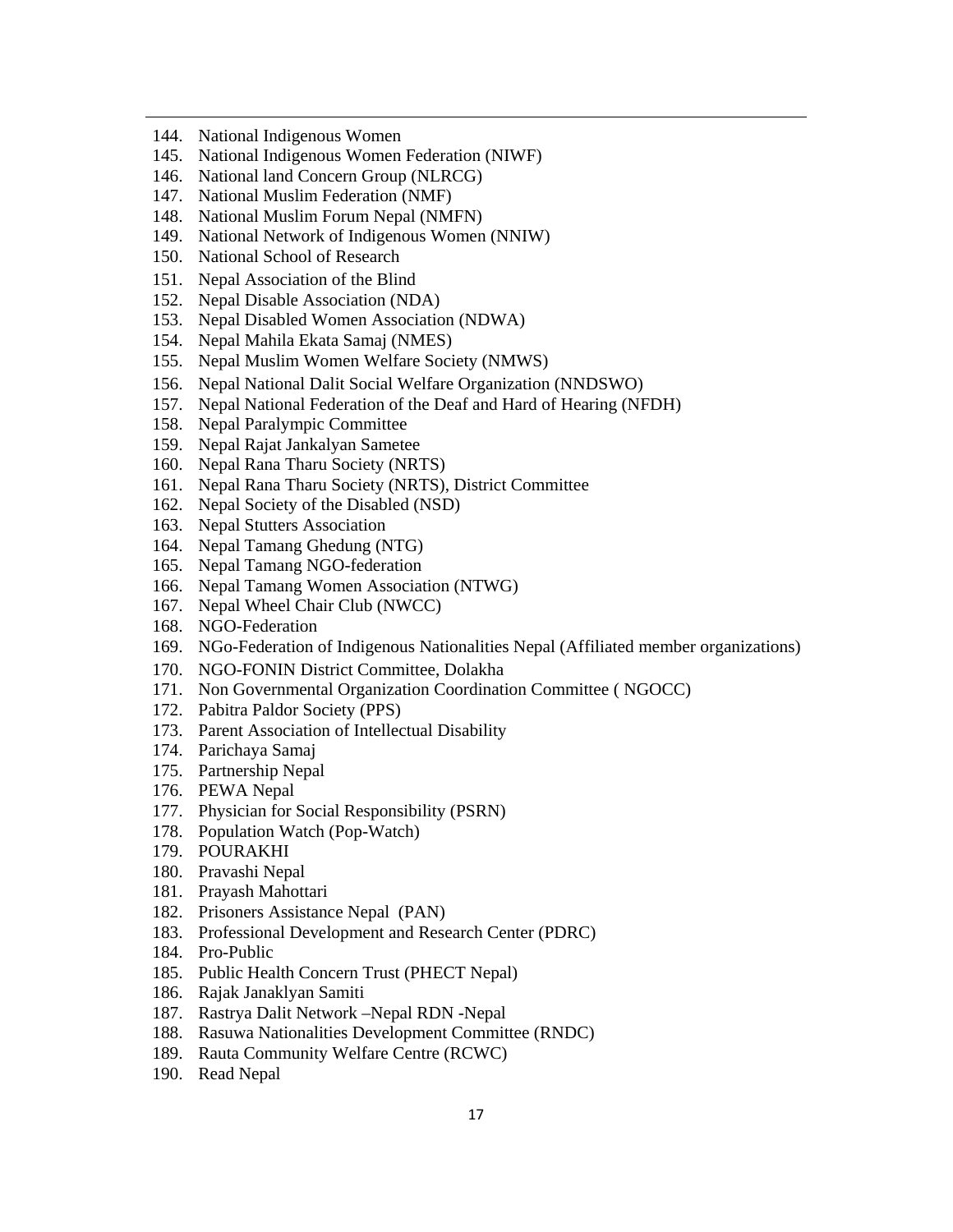- 191. Rehabilitation and Empowerment center on Disability
- 192. Remote Area Women and Children Empowerment Centre (RAWCEC)

- 193. Resource Centre for Primary Health Care (RECPHEC)
- 194. Resource Centre for Rehabilitation and Development (RCRC)-Nepal
- 195. Right to Food Network (RtFN)
- 196. Rural Basic Service Organisation (RBSO)
- 197. Rural Ethnic People's Development Forum (REPDF), Udayapur
- 198. Rural Reconstruction Nepal (RRN)
- 199. SAATHI Women Shelter
- 200. SAATHI Women Shelter
- 201. Samata Foundation
- 202. Samudaik Sashaktikaran kendra
- 203. Sancharika samuha
- 204. Santal Utthan Manch
- 205. SANTIMALIKA
- 206. Shakti Samuha
- 207. Shree Jana Utthan Sarokar Kendra,
- 208. Shree Mirmire Bihani Club (SMBC), Ilam
- 209. Silichong Club, Social Development Centre (SCSDC)
- 210. Society for Indigenous Development Nepal (SID Nepal)
- 211. Society For People In Needs (SPIN)
- 212. Society for Upliftment of Disabled and Orphan
- 213. Society for Women's Empowerment for Sustainability (SHRISTI)
- 214. SOLID Nepal
- 215. Sudhar Nepal (Reformation Nepal)
- 216. Sungava (ID) Women Vocational Center
- 217. Sustainable Agriculture for Rural Development Concern Society Nepal
- 218. Sustainable Livelihood Forum (SLF) Nepal
- 219. Tharu Youth Innovative Society Nepal (THYINS-Nepal)
- 220. The East Foundation (TEF)
- 221. Thulung Women Society
- 222. Tilpung-Kathmandu Tamang Society (TKTS)
- 223. UCEP -Nepal
- 224. Voice of Mustang
- 225. Voice of Children
- 226. Women Awareness Centre Nepal (WACN)Women Coalition for UPR
- 227. Women Development Self Empowerment Training Center (WDSETC)
- 228. Women Federation
- 229. Women Forum for Women in Nepal (WoFoWon)
- 230. Women Human Rights Defender's Network
- 231. Women Human Rights Defenders Network Kathmandu
- 232. Women Human Rights Defenders Network Lalitpur
- 233. Women's Rehabilitation Centre (WOREC)
- 234. Women Security Pressure Group (WSPG)
- 235. Women Welfare Society (WWS)
- 236. Women's Reproductive Rights Program-Center for. Agro-Ecology and Development (WRRP/CAED)
- 237. Yamphu Kirat Society